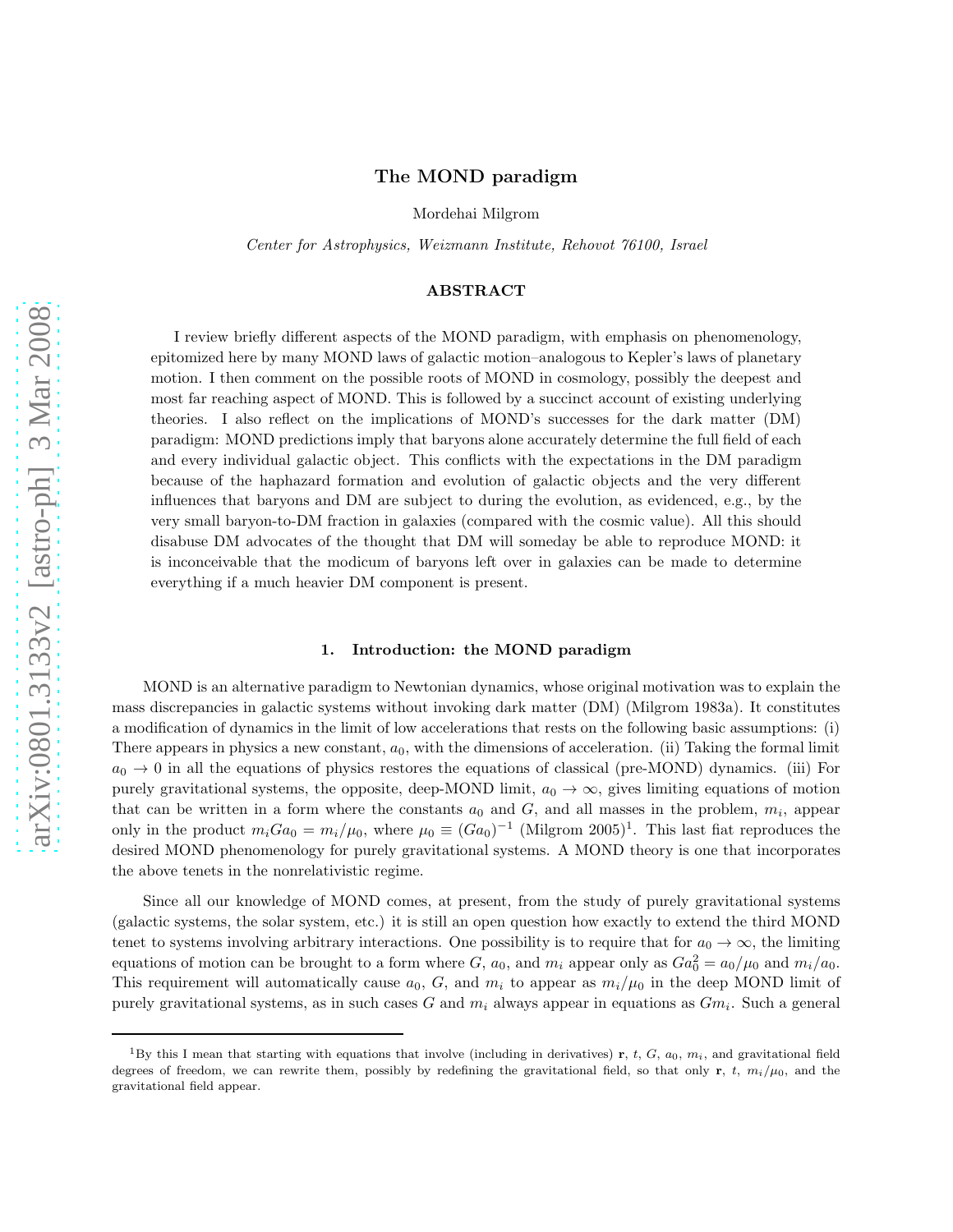requirement would also replace Newton's second law  $\mathbf{F} = m\mathbf{a}$  by  $\mathbf{F} = m\mathbf{Q}/a_0$  in the deep MOND regime, where  $\bf{Q}$  is some functional with dimensions of acceleration squared that does not depend on  $a_0$ .

Detailed reviews of phenomenological and theoretical aspects of the paradigm can be found, for instance, in Sanders and McGaugh (2002), and, more recently, in Scarpa (2006) and in Bekenstein (2006).

It follows from the third tenet that an underlying MOND theory must be nonlinear in the sense that an acceleration of a test particle due to a combination of several fields is not simply the sum of the accelerations produced by the individual fields. Take, as an example, the purely gravitational case where we modify the equations for the gravitational field. Linearity would mean that in the nonrelativistic limit of the theory the acceleration of a test particle at position **r** in the field of N masses  $m_i$  at positions **r**<sub>i</sub> is given by

$$
\mathbf{a} = \sum_{i=1}^{N} m_i q_i (G, a_0, \mathbf{r}, \mathbf{r}_1, ..., \mathbf{r}_N).
$$
 (1)

The third assumption says that in the deep MOND case  $q_i \propto \mu_0^{-1}$ , but this is dimensionally impossible. Clearly, the acceleration produced even by a single point cannot be linear in its mass, as we shall see explicitly below.

It also follows from the third tenet, and the assumption that  $a_0$  is the only new dimensioned constant, that the deep MOND limit of any theory must satisfy the following scaling laws for purely gravitational systems: In general, on dimensional grounds, all physics must remain the same under a change of units of length  $\ell \to \lambda \ell$ , of time  $t \to \lambda t$ , and no change in mass unit  $m \to m$ . Under these we have  $a_0 \to \lambda^{-1} a_0$  and  $G \to \lambda G$ ; so, the constant  $\mu_0$ , which alone appears in the limiting theory, is invariant under the scaling<sup>2</sup>. This tells us that we are, in fact, exempt from scaling the constants of the theory when we scale  $(\mathbf{r}, t) \to \lambda(\mathbf{r}, t)$ . The theory is thus invariant under this scaling; namely, if a certain configuration is a solution of the equations, so is the scaled configuration. Specific theories may have even higher symmetries; for example, the above scaling property is only part of the conformal invariance of the deep MOND limit for the particular MOND theory of Bekenstein & Milgrom (1984), as found in Milgrom (1997).

As a corollary of the scaling invariance we have: if  $\mathbf{r}(t)$  is a trajectory of a point body in a configuration of masses  $m_i$  at positions  $\mathbf{r}_i(t)$  (which can be taken as fixed, for example), then  $\hat{\mathbf{r}}(t) = \lambda \mathbf{r}(t/\lambda)$  is a trajectory for the configuration where  $m_i$  are at  $\lambda \mathbf{r}_i(t/\lambda)$ , and the velocities on that trajectory are  $\dot{\mathbf{V}}(t) = \mathbf{V}(t/\lambda)$ . (An extended mass changes its size and density such that the total mass remains the same. A point mass remains a point mass of the same value.)

Since  $\mu_0$  has dimensions of  $m t^4 / \ell^4$ , another scaling under which it is invariant is  $m_i \to \lambda m_i$ ,  $\mathbf{r}_i \to \mathbf{r}_i$ ,  $t \to \lambda^{-1/4}t$ . (The most general scaling allowed is  $m \to \lambda m$ ,  $\mathbf{r}_i \to \kappa \mathbf{r}_i$ ,  $t \to \kappa \lambda^{-1/4}t$ .) This means that for a purely gravitational system deep in the MOND regime, scaling all the masses leaves all trajectory paths the same but the bodies traverse them with all velocities scaling as  $m^{1/4}$ ; accelerations then scale as  $m^{1/2}$ .

It is enlightening to draw an analogy between the role of  $a_0$  in MOND with the role of  $\hbar$  in quantum physics, or that of  $c$  in relativity. These constants, each in its own realm, mark the boundary between the classical and modified regimes; so formally pushing these boundaries to the appropriate limits  $(c \to \infty,$  $\hbar \to 0$ ,  $a_0 \to 0$ ) one restores the corresponding classical theory (for quantum theory, in some weak sense). In addition, these constants enter strongly the physics in the modified regime where they feature in various

<sup>2</sup>Other dimensioned quantities, such as the gravitational potential, have to be scaled appropriately. Note that velocities are invariant.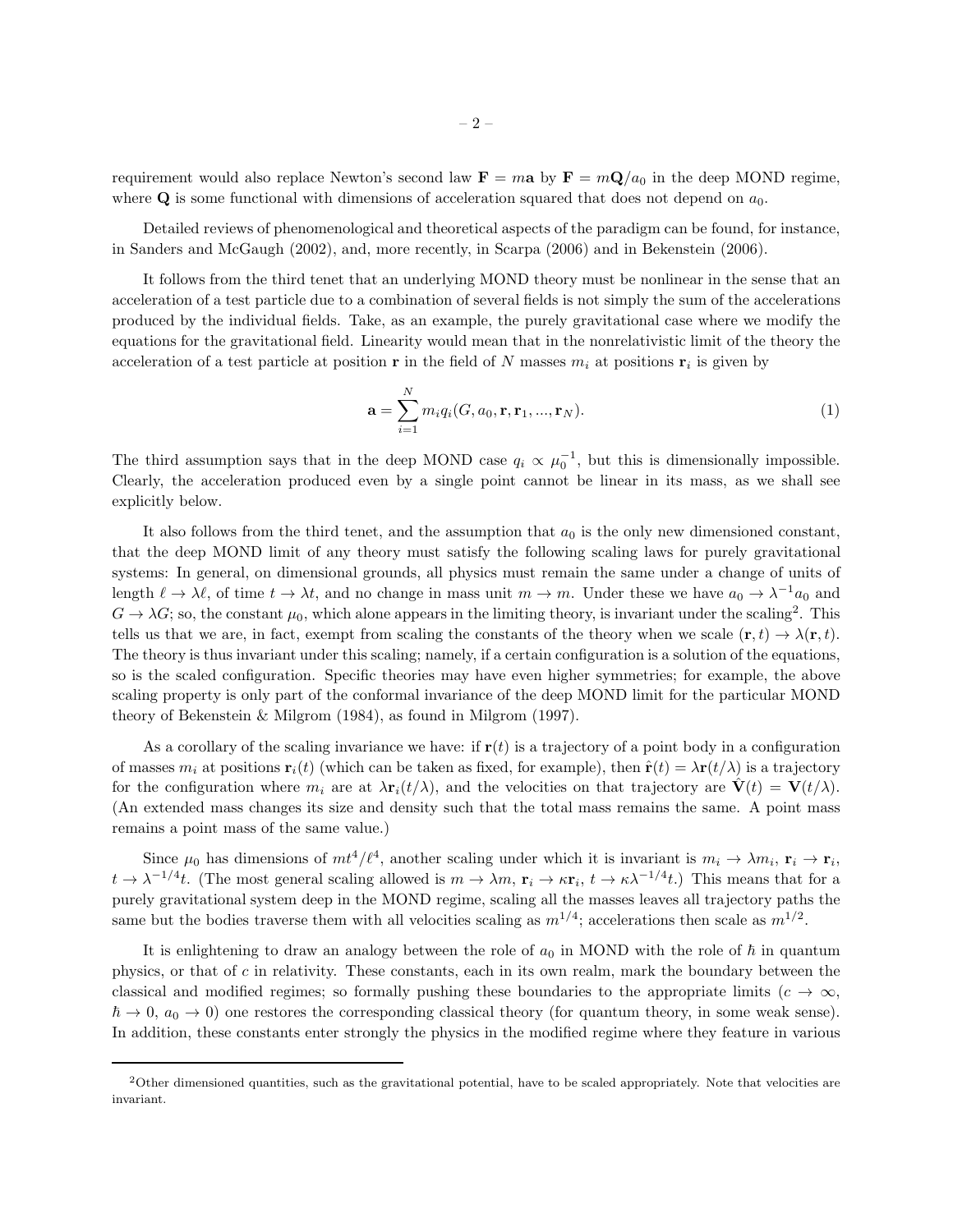phenomenological relations. For example,  $\hbar$  appears in the black body spectrum, the photoelectric effect, atomic spectra, and in the quantum Hall effect. The speed of light appears in the Doppler effect, in the mass vs. velocity relation, and in the radius of the Schwarzschild horizon. Without the respective, underlying theory, these disparate phenomena would appear totally unrelated, and the appearance of the same numerical constant in all of them would constitute a great mystery. The MOND paradigm similarly predicts a number of laws related to galactic motion, some of which are qualitative, but many of which are quantitative and involve  $a_0$ . Since they appear to be obeyed by nature it should indeed be a great mystery why that should be so without the underlying MOND paradigm (i.e. with Newtonian dynamics plus DM). I now discuss some of these predictions in some detail.

#### 2. MOND laws of galactic dynamics

A MOND theory based on the above basic premises should predict everything about the acceleration field of an object, such as a galaxy, based on the baryon distribution alone. But even before looking at detailed predictions for individual systems, it is possible and useful to distil a number of corollaries that follow essentially from the basic premises themselves. This helps focus attention on some unifying, general laws, which may be likened to Kepler's laws of planetary motion. MOND, of course, predicts more then just these laws.

I list some such relations below and explain how they come about. It is important to realize that some of these actually contradict the predictions of CDM, and that those that do not are independent in the context of DM. They are so in the sense that one can construct galaxy models with baryons and DM that satisfy any set of these predictions but not any of the others. So, in the context of DM each would require a separate explanation. The MOND predictions concerning the mass discrepancies in galactic systems depend only on the present day baryon distribution. In contrast, the expected discrepancies; i.e., the relative quantities and distributions of baryons and DM in such systems depend strongly on their unknown (and unknowable) formation history, a point which I expand on in section 8.

In deriving the predictions below I assume that the theory involves only  $a_0$  as a new dimensioned constant.

1. The orbital speed around an arbitrary isolated mass becomes independent of the radius of the orbit in the limit of very large radii. This means, in particular, that the rotational velocity on a circular orbit becomes independent of the orbital radius at large radii–asymptotic flatness of rotation curves:  $V(r) \rightarrow V_{\infty}$ . This quantitative behavior was the cornerstone on which MOND was built; so it was introduced by hand, based on anecdotal evidence existing at the time. But once taken as axiom of MOND it has become a binding prediction. It follows straightforwardly from the above length-time scaling property of the deep MOND limit<sup>3</sup>; but it is worthwhile seeing an explicit derivation: On dimensional grounds, the acceleration of a test particle on an arbitrary orbit around a point mass, M, when it is at a distance  $r$  on the orbit, has to scale with  $M$  and  $r$  as

$$
a \sim \frac{MG}{r^2} \nu \left( \mathbf{q}, \frac{MG}{r^2 a_0} \right),\tag{2}
$$

<sup>&</sup>lt;sup>3</sup>Just as the analogue third Kepler law for Newtonian dynamics,  $V(r) \propto r^{-1/2}$ , follows from the fact that masses and G always appear in the combination MG, which is invariant under  $\mathbf{r} \to \lambda \mathbf{r}$ ,  $t \to \lambda^{3/2}t$ , under which  $V \to \lambda^{-1/2}V$ .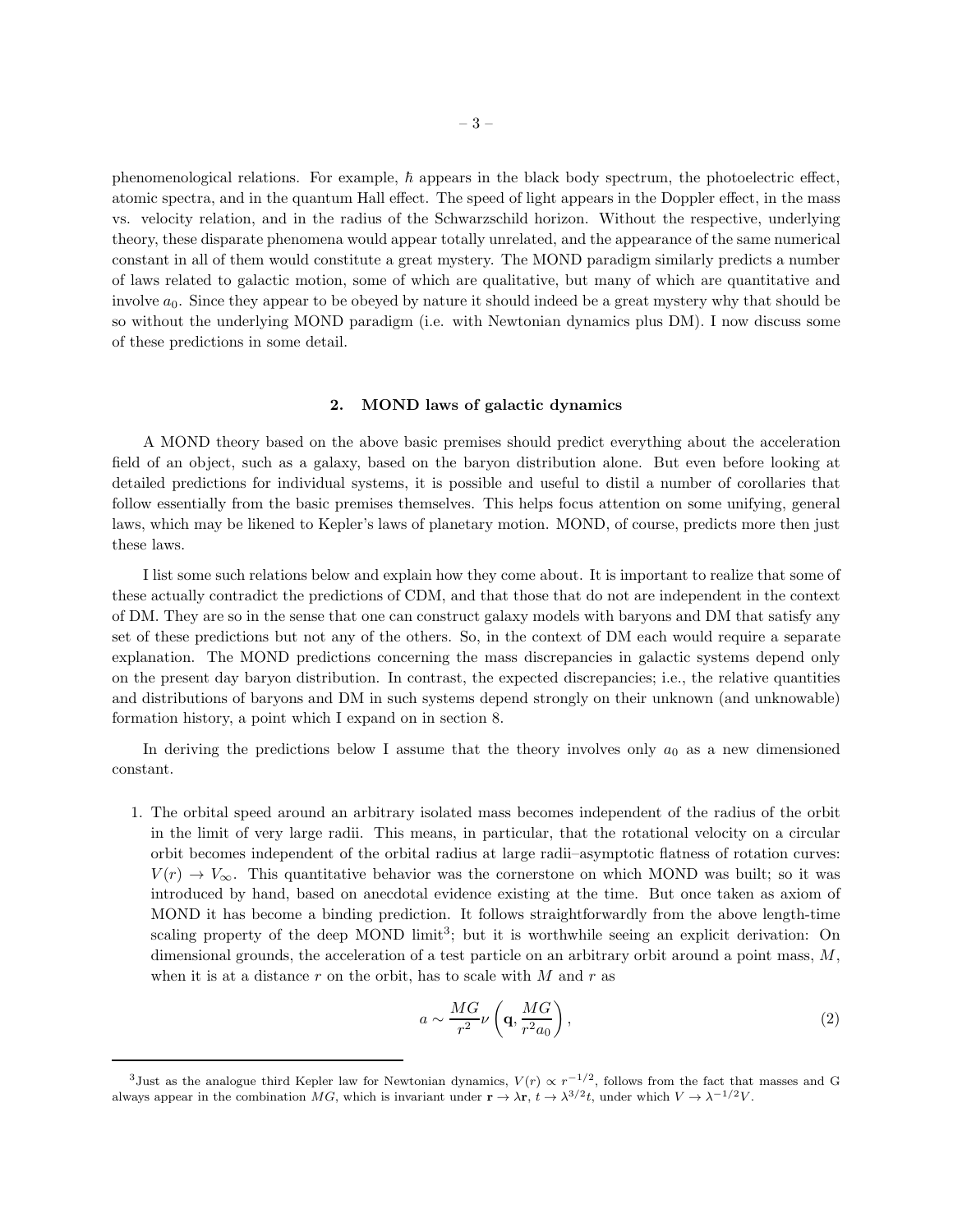where  $\nu(\mathbf{q}, y)$  can depend, through some dimensionless parameters q, on the geometry of the orbit and on the position on the orbit<sup>4</sup>. From the basic premises of MOND we must have:

$$
\nu(\mathbf{q}, y) \approx \begin{cases} 1 & \text{if } y \gg 1 \\ \eta(\mathbf{q})y^{-1/2} & \text{if } y \ll 1 \end{cases} . \tag{3}
$$

This means that at large r we have  $a = \eta(\mathbf{q}) (M Ga_0)^{1/2}/r$ . This, in turn, means that the orbital speed is given by

$$
V(M, r, \mathbf{q}) = \lambda(\mathbf{q}) (M G a_0)^{1/4} = \lambda(\mathbf{q}) (M/\mu_0)^{1/4},
$$
\n(4)

and is thus invariant to scaling of the orbit. This holds for any MOND theory (be it modified gravity or modified inertia–see below) and for any orbit. For circular orbits in an axisymmetric potential  $\lambda$  has to be constant as it cannot depend on orbital phase. The value of  $a_0$  is normalized so that for circular orbits  $\lambda = 1$ .

The function  $\nu(\mathbf{q}, y)$  is one example of the appearance of a so called interpolating function in MOND [the name is usually reserved for the function  $\mu(x)$  related to  $\nu$  by  $\mu(x) = i(x)/x$ , where  $i(x)$  is the inverse of  $y\nu(y)$ . In some formulations of MOND (as in modified gravity–see below) there is a single interpolating function that appears in the theory. In other formulations there isn't a unique one (as, for example here, where  $\nu$  can depend on  $\mathbf{q}$ , in general). In a given context it interpolates between the known behaviors in the deep MOND regime and the classical (pre MOND) regime.

2. MOND predicts a relation between the total mass of a body and the asymptotic circular velocity around it. It follows from eq.(4) that  $V^4_{\infty} = MGa_0$  (Milgrom 1983b). This can be tested directly for disc galaxies (see confirming analysis in McGaugh et al. 2000, McGaugh 2005a,b). This predicted massasymptotic-speed relation is in the basis of the traditional, empirical Tully-Fisher (TF) relation between galaxy luminosity and rotational speed, from which, however, it differs in essence. One finds in the literature various empirical plots that are termed TF relations, between some luminosity measure and some velocity measure. Many of these plots are not useful for comparison with theoretical predictions. MOND dictates exactly what should be plotted: the total baryonic mass against the rotational velocity on the flat part of the rotation curve–aka the baryonic Tully-Fisher (TF) relation. Using, as in the original TF relation, the luminosity as a mass measure will not do; at best, it represents only the stellar mass, leaving out the gas mass. This is clearly demonstrated in Fig.1 (see also Milgrom  $\&$ Braun 1988) where a tight relation is followed only for high mass galaxies, which are dominated by stellar mass. The same relation holds for lower mass galaxies, which are gas rich, only if we include the gas mass. Note also that the use of a velocity measure that is heavily weighted by smaller radii (e.g. optical velocity measures) artificially distorts the mass-velocity plot, introducing artificial scattering and biasing the slope of the relation: For low mass galaxies the inner velocities are, typically, smaller than the asymptotic ones, while for high mass galaxies the opposite is true.

<sup>&</sup>lt;sup>4</sup>I assume implicitly that for a mass distribution of total mass M that is bounded in a volume of size  $R$ , all that enters the motion of a test particle at large radii  $(r \gg R)$  is M, while the exact spatial distribution of the mass is immaterial. In other words, I assume that the motion of a test particle in the field of a point mass is independent of the way the limit of the point mass is taken. This is certainly true for modified inertia theories in which the gravitational field equation is the standard one. For modified gravity theories it seems an obvious assumption, but, in principle, it has to be checked (it does hold for all the theories studied to date).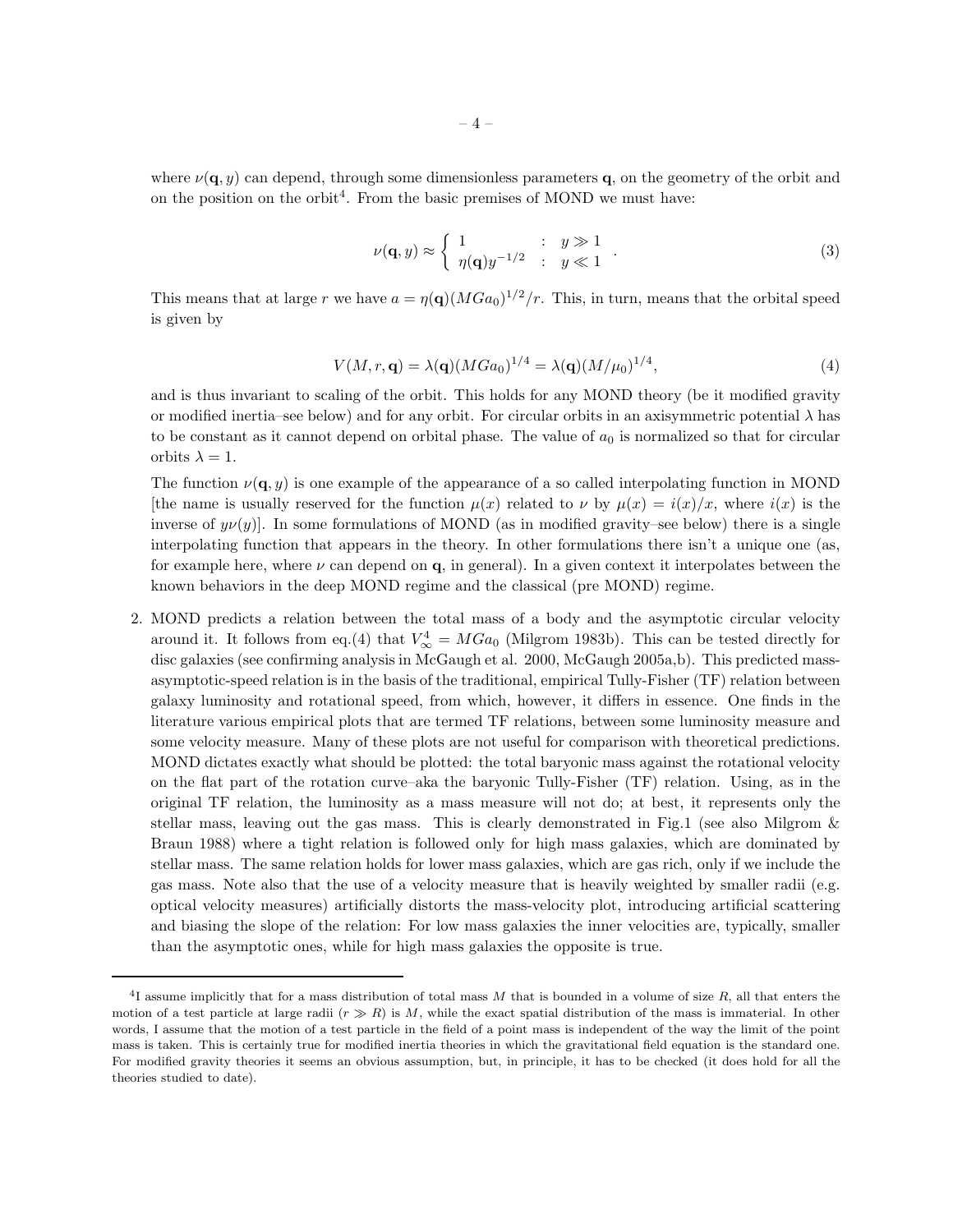

Fig. 1.— Galaxy mass plotted against the rotation curve plateau velocity. Left: analog of the traditional Tully-Fisher plot with mass in stars only. Right: The total mass including that of gas. The solid line has the log-log slope of 4, predicted by MOND, and is not a fit (McGaugh 2005b) (the small rectangle shows where past analysis had concentrated).

- 3. In a disc galaxy, whose rotation curve is  $V(r)$ , that has high central accelerations  $\left(\frac{V^2}{r} > a_0\right)$  in the inner regions), the mass discrepancy appears always around the radius where  $V^2/r = a_0$ . In galaxies whose central acceleration is below  $a_0$  (low surface brightness galaxies–LSBs) there should appear a discrepancy at all radii (Milgrom 1983b, and for a confirmation see, e.g., McGaugh 2006).
- 4. For a concentrated mass, M, well within its transition radius,  $r_t \equiv (MG/a_0)^{1/2}$ ,  $r_t$  plays a special role (somewhat akin to that of the Schwarzschild radius in General Relativity) since the dynamics changes its behavior as we cross from smaller to larger radii. For example a shell of phantom DM may appear around this radius (Milgrom & Sanders 2008).
- 5. Isothermal spheres have mean surface densities  $\Sigma \lesssim \Sigma_0 \equiv a_0/G$  (Milgrom 1984) underlying the observed Fish law for quasi-isothermal stellar systems such as elliptical galaxies (see discussion in Sanders and McGaugh 2002). This follows from the fact that Newtonian, self gravitating, isothermal spheres (ISs) have an enclosed mass that increases linearly with radius, and they thus have an infinite total mass. The only way to avoid this is via a mass cutoff provided by MOND, which can only be felt around  $r_t$ . But, by definition, the mean surface density within  $r_t$  is  $\sim \Sigma_0$ . Unlike Newtonian ISs, MOND ISs have, indeed, a finite total mass. They can have arbitrarily small mean surface densities.
- 6. For spheroidal systems a mass-velocity-dispersion relation  $\sigma^4 \sim MGa_0$  is predicted under some circumstances. According to MOND, this is the fact underlying the observed Faber-Jackson relation for elliptical galaxies, which are approximately isothermal spheres (Milgrom 1984). For instance, this relation holds approximately for all isothermal spheres having a constant velocity dispersion  $\sigma$  and constant velocity anisotropy ratio  $\beta$  (Milgrom 1984). Such spheres are also characterized by a mass M, and some mean radius, R. On dimensional grounds we have, in a given MOND theory:  $\sigma^4 = f\left(\beta, \frac{MG}{R^2 a_0}\right) M Ga_0$ . From the basic premises of MOND, when  $MG/R^2a_0$  is small compared with 1, f becomes independent of this quantity. Prediction 5 says that this ratio cannot be large compared with 1. These give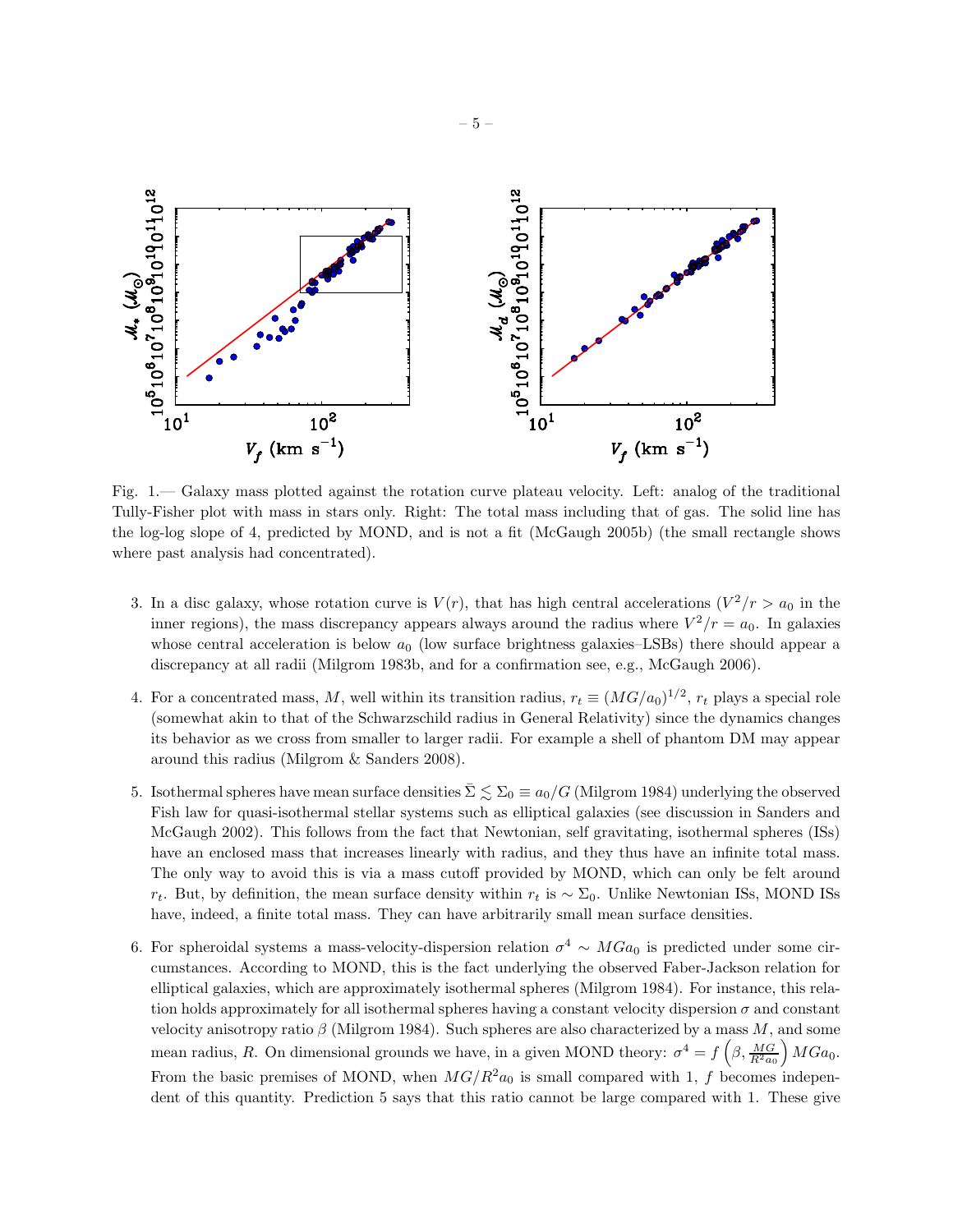$\sigma^4 \sim \hat{f}(\beta) M G a_0$  ( $\hat{f}$  depends weakly on  $MG/Ra_0$ ). (See Milgrom 1984 for detailed calculations in a particular MOND theory). In the same MOND theory Milgrom (1994b) derived a general relation for arbitrary, stationary, self gravitating, many-particle systems (not necessarily isothermal, or spheroidal) in the deep MOND regime, of the form  $\sigma^4 = (4/9)MG_{a_0}$ , where  $\sigma$  is the 3-D rms velocity dispersion. Sanders (2000) discussed a generalization of isothermal spheres that better fit observed ellipticals.

Note the difference between this relation and the mass-velocity relation in law 2. The latter holds for all systems and is exact, but involves the large radius asymptotic rotational speed; the former is limited to either isothermal spheres or to low acceleration systems (e.g., it does not apply to stars, which are neither), is only approximate even for these, and involves the bulk velocities.

- 7. There is a difference in the dynamics, and hence in the stability properties, of discs with mean surface density  $\bar{\Sigma} \lesssim a_0/G$  and  $a_0/G \lesssim \bar{\Sigma}$  (Milgrom 1989a, Brada & Milgrom 1999b, Tiret & Combes 2007a,b).
- 8. The excess acceleration that MOND produces over Newtonian dynamics, for a given mass distribution, cannot much exceed  $a_0$  (Brada & Milgrom 1999a). This simply follows from the fact that MOND differs from Newtonian dynamics only when the accelerations are around or below  $a_0$ . Put in terms of DM this MOND prediction would imply that the acceleration produced by a DM halo alone can never much exceed  $a_0$ , according to MOND. There is no known reason for this to hold in the context of the DM paradigm. This prediction was confirmed by Milgrom  $\&$  Sanders (2005) for a sample of disc galaxies.
- 9. An external acceleration field,  $g_e$ , enters the internal dynamics of a system imbedded in it. For example, if the system's intrinsic acceleration is smaller than  $g_e$  , and both are smaller than  $a_0$ , the internal dynamics is quasi-Newtonian with an effective gravitational constant  $Ga_0/g_e$  (Milgrom 1983a, 1986a, Bekenstein & Milgrom 1984). This was applied to various astrophysical systems such as dwarf spheroidal galaxies in the field of a mother galaxy, warp induction by a companion, escape speed from a galaxy, departure from asymptotic flatness of the rotation curve, and others (see, e.g., Brada & Milgrom 2000a,b, Famaey, Bruneton, & Zhao 2007, Angus & McGaugh 2007, and Wu et al. 2007). This external field effect (EFE) follows from the inherent nonlinearity of MOND. It appears in somewhat different ways in all versions of MOND studies to date, but I am not sure that it is a general consequence of the basic premises alone.

In some applications the external field effect can be mimicked by a cutoff in a DM halo; but, others of its consequences violate the strong equivalence principle, and are thus not reproducible with DM; e.g., the time dependent, non-tidal effects on the structure and internal kinematic of dwarf spheroidals that fall in the field of a mother galaxy, and the induction of warps discussed by Brada & Milgrom  $(2000a,b).$ 

10. The nonlinearity of MOND also leads to a breakdown of the thin lens approximation: Two different mass distributions having the same projected surface density distributions on the sky, do not produce the same lensing effect as is the case, approximately, in General Relativity (Mortlock and Turner 2001, Milgrom 2002a). For example, consider a chain of  $N$  equal, point masses  $m$  far apart from each other along the line of sight [much farther than their individual transition radius  $(mG/a_0)^{1/2}$ ], but closer together than the observer-lens and the lens-source distances. In standard dynamics they act as a single point mass Nm. In deep MOND the gravitational field scales as  $m^{1/2}$ , so the effect for a single mass Nm scales as  $(Nm)^{1/2}$ , while that of the chain scales as  $Nm^{1/2}$  (Milgrom 2002a). Some implications and applications of this are discussed, e.g., in Milgrom & Sanders (2008), and in Xu et al. (2007). This MOND law conflicts with the predictions of DM.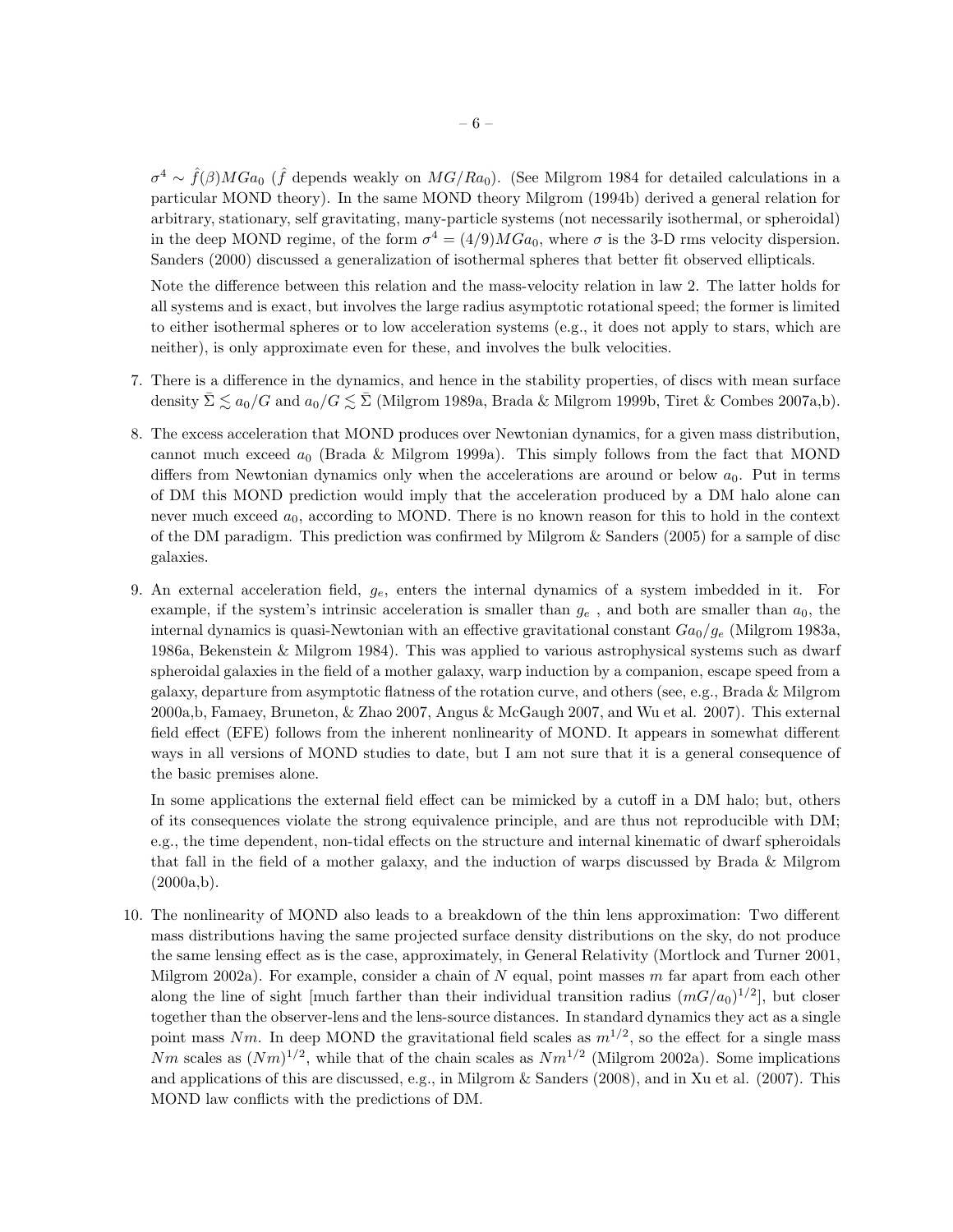11. Disc galaxies are predicted to exhibit a disc mass discrepancy, as well as the spheroidal one that is found for any mass. In other words, when MOND is interpreted as DM we should deduce a disc component of DM as well as a spheroidal one (Milgrom 1983b,2001). The reason: the dynamical surface density in a disc is deduced from the normal component of acceleration just outside it. Since the MOND prediction for this acceleration differs from the Newtonian value (and is generically larger) MOND predicts that Newtonian analysis will find a higher dynamical surface density than is observed. Unlike the spheroidal component, which extends to large radii, the disc component is confined to the baryonic disc: Where there is no baryonic disc there is no jump in the normal component of the acceleration and hence no mass discrepancy is predicted there. In LSB galaxies this phantom disc should be found everywhere in the baryonic disc; in HSB galaxies only where  $V^2/r \lesssim a_0$ . For thin discs, at radii where the radial acceleration dominates the perpendicular one, and  $V^2/r \ll a_0$ , the surface density of the phantom disc is ~  $(V^2/ra_0)^{-1}$  times the baryon surface density in the disc. For results of analysis in support of this prediction see Milgrom (2001), Kalberla et al. (2007)<sup>5</sup>, and Sánchez-Salcedo, Saha, & Narayan (2007).

This prediction contradicts the expectations for Cold dark matter, which, being dissipationless, forms only spheroidal halos, not discs.

12. A DM interpretation of MOND should give negative density of "dark matter" in some locations (Milgrom 1986b): The reason: there is no guarantee that the divergence of the MOND acceleration field is larger than  $4\pi G\rho$  everywhere, where  $\rho$  is the baryon density. The density distribution deduced from the Poisson equation may thus fall below the observed baryon source density, in places. If verified, this would directly conflict with DM.

### 3. Galaxy rotation curves in MOND

The quintessential MOND result, above and beyond the preceding general laws, is the prediction of the rotation curves (RC) of individual disc galaxy, based only on the observed (baryonic) mass distribution. The force of this prediction was clear from the beginning; but, interestingly, it took some five years after the advent of MOND for the first RC analysis to be performed as described in Kent (1987) and the amending sequel by Milgrom (1988). Meaningful analysis had had to await the appearance of extended RCs afforded by HI observations. Many such analyses followed (Milgrom & Braun 1988, Lake 1989 and its rebuttal in Milgrom 1991, Begeman Broeils & Sanders 1991, Broeils 1992, Morishima & Saio 1995, Sanders 1996, Moriondo Giovanardi & Hunt 1998, Sanders and Verheijen 1998, de Blok & McGaugh 1998, Bottema et

<sup>5</sup> Interestingly, Kalberla et al. find that in order to reproduce the observed flaring data of the Milky Way disc one needs, in addition to a spheroidal halo of DM, a disc component and also a disc-like ring of DM centered at about 16 kpc. I find in Milgrom (2008b) that for most forms of  $\mu(x)$ , the fictitious DM disc predicted by MOND has a maximum in its surface density at a radius of the order of the transition radius, and could thus mimic a disc-plus-ring component of DM as is found in the analysis of Kalberla et al.. This disc-like ring predicted by MOND is analogous to the phantom shell of "DM" predicted for concentrated masses, as discussed in Milgrom & Sanders (2008) (see law number 4 above). I show some such predicted phantom discs in Fig. 2 for a heuristic model of the Milky Way. The model consists of a thin exponential disc of scale length 0.3 in units of the transition radius, and a de Vaucouleur sphere with effective radius 0.1 in these units. The disc-to-bulge mass ratio is 1:0.3. (For a MW mass of  $10^{11} M_{\odot}$ , or asymptotic rotational speed of 200 km s<sup>-1</sup>, the transition radius is at  $\approx$  11 kpc, assuming  $a_0 = 1.2 \times 10^{-8}$ cm s<sup>-2</sup>.) Sánchez-Salcedo et al. use interpolating functions of the forms  $\mu_1$  and  $\mu_2$  (in the nomenclature of Milgrom & Sanders 2008), which as we see in Fig. 2 are not completely in line with the deductions of Kalberla et al., as these forms predict no surface density peak or one at smaller radii. Indeed the MOND results of Sánchez-Salcedo et al., while satisfactory, are somewhat lacking, and may do better for other choices of  $\mu$  that give a surface density peak at larger radii.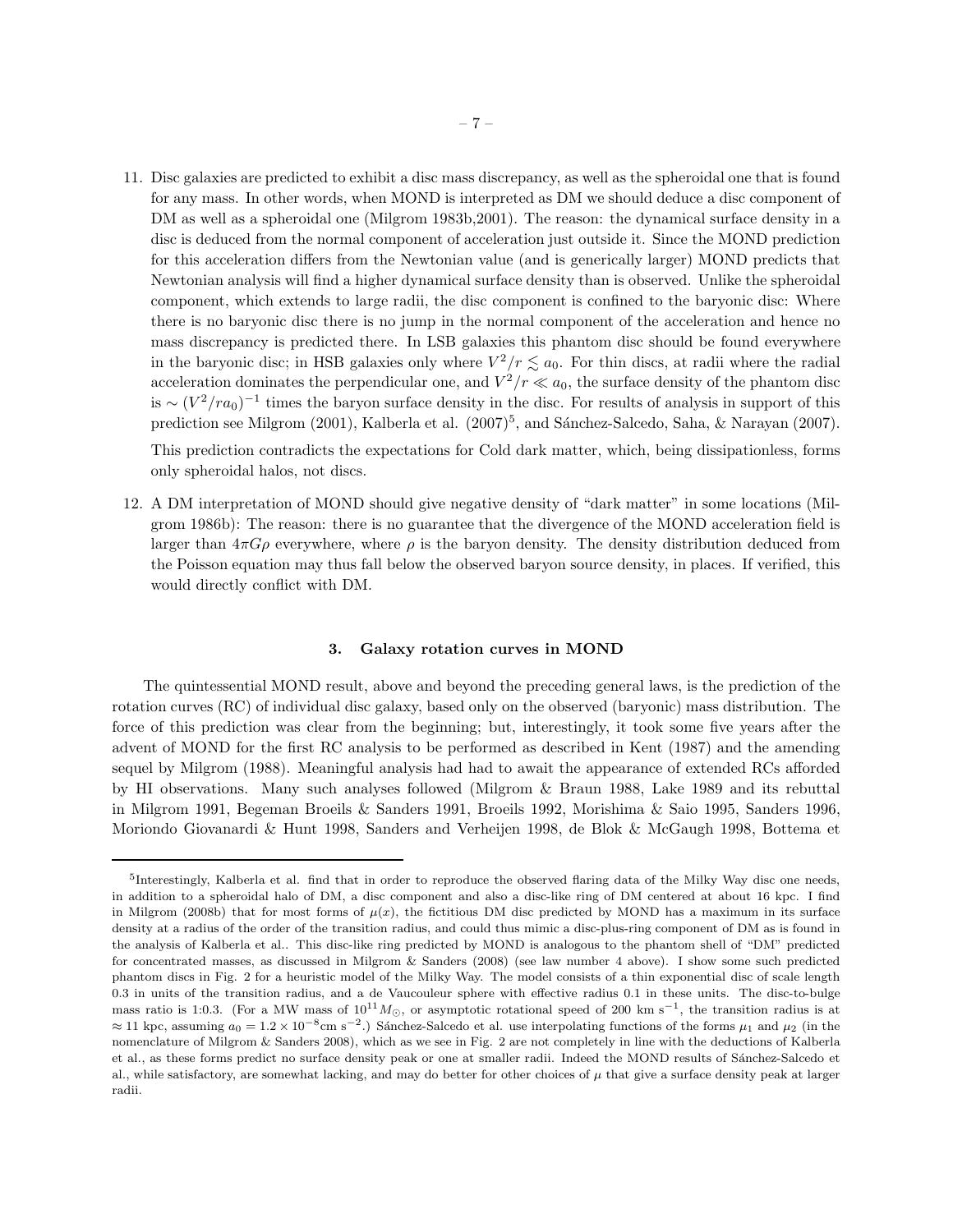

Fig. 2.— The MOND prediction of the fictitious DM disc surface density in units of  $\Sigma_0 = a_0/G$ , as a function of galactocentric radius in units of the transition radius, for a heuristic model of the Milky Way. Results for five interpolating functions are shown using the designation in Milgrom & Sanders (2008):  $\mu_1$  (solid),  $\mu_2$ (dashed),  $\bar{\mu}_{1.5}$  (circles),  $\bar{\mu}_3$  (stars), and  $\mu_{40}$  (dot-dash).

al. 2002, Begum & Chengalur 2004, Gentile et al. 2004, 2007a, 2007b, Corbelli & Salucci 2007, Milgrom & Sanders 2007, Barnes Kosowsky & Sellwood 2007, Sanders & Noordermeer 2007, Milgrom 2007). In all these analyses one has used the MOND relation

$$
\mu(V^2/r a_0) V^2/r = g_N,\t\t(5)
$$

where  $\mu(x)$  is a MOND interpolating function, and  $g_N$  is the Newtonian acceleration calculated from the observed baryon distribution. Such a relation is an exact result in modified inertia theories for circular motion in axisymmetric potentials, as applies here, and is approximate for modified gravity theories.

Most RC analyses in the past have involved medium- to low-acceleration galaxies, for which the MOND prediction is not sensitive to the exact form of the interpolating function, as long as it satisfies the required small-arguments limit (see e.g., Milgrom & Sanders 2008). Analyses of HSB galaxies, which can constrain  $\mu(x)$ , have started in earnest only recently; for example in Famaey & Binney (2005), Zhao & Famaey (2006), Sanders & Noordermeer (2007), and Milgrom & Sanders (2008).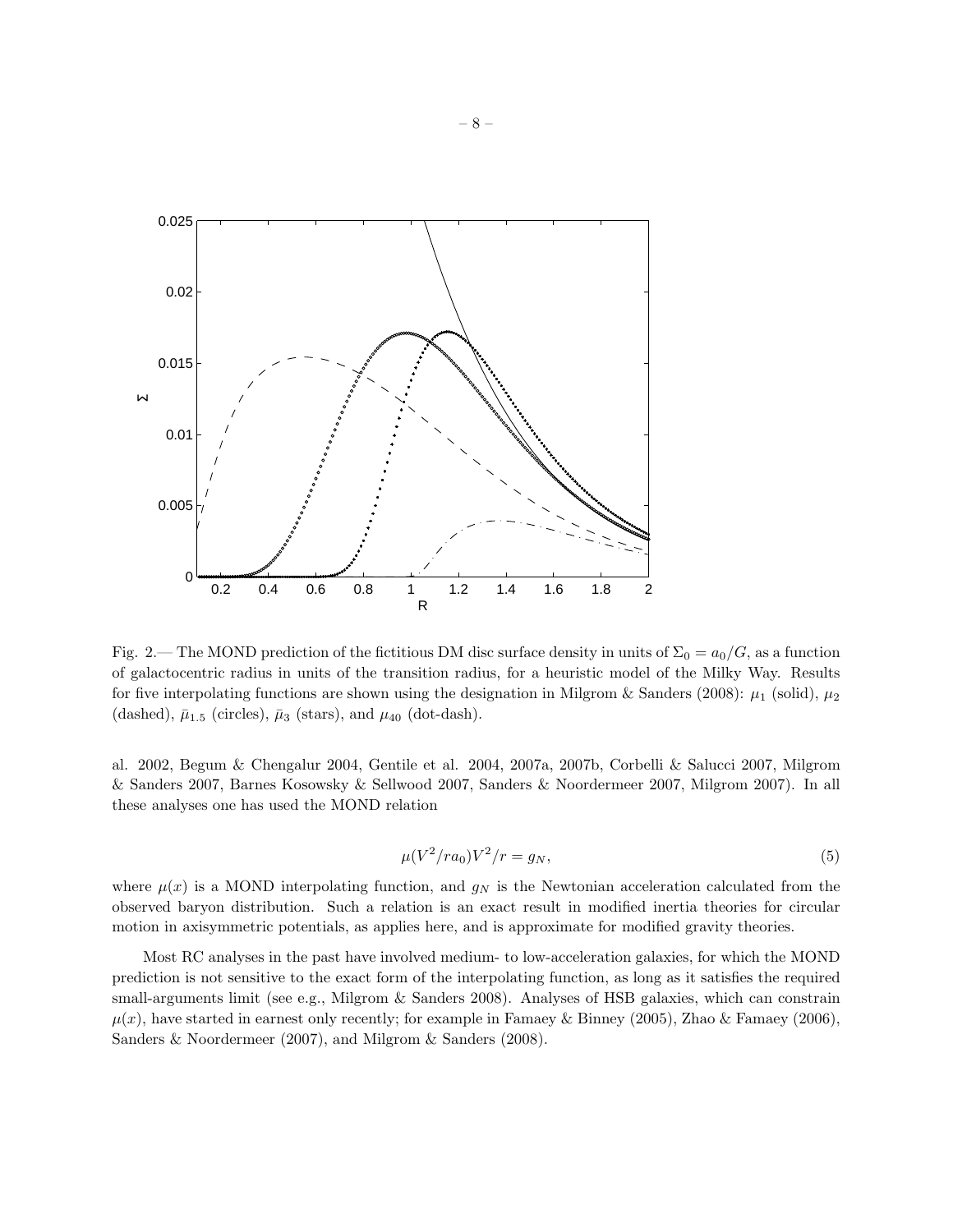

Fig. 3.— The observed and MOND rotation curves (in solid lines) for NGC 3657 (left), NGC 1560 (cnter), and NGC 2903 (right). The first from Sanders (2006a), the last two from Sanders and McGaugh (2002). Dotted and dashed lines are the Newtonian curves calculated for the different baryonic components (they add in quadrature to give the full Newtonian curve). For NGC 3657 the dotted line is for stars and dashed for the gas, with the reverse for the other two galaxies.

Figure 3 shows examples of MOND rotation curve analysis for three galaxies of very different types. In the center is NGC 1560, a very low acceleration, gas dominated galaxy, that has a rising RC within the observed baryons. To the left is NGC 3657, an intermediate case with similar contributions from the stars and gas. To the right is NGC 2903, a high acceleration galaxy dominated by stars, with a declining RC (after the inevitable initial rise). For NGC 1560, the MOND rotation curve is practically a prediction: since stellar mass contributes very little the  $M/L$  fit parameter gives hardly any leverage. In addition, since the accelerations are very small everywhere, the exact form of the interpolating function is immaterial. The same is true for quite a number of low surface galaxies of this type. For the other two galaxies, and the many others like them, the fit  $M/L$  parameter does have leverage, but a very limited one: We can view it, for example, as determined by the very inner part of the RC, so that the rest of the RC shape and amplitude becomes an exact, unavoidable prediction of MOND. To boot, the resulting best fit M/L values are not completely free; they have to fall in the right ballpark dictated by population synthesis, as, indeed, they do (e.g. Sanders & Verheijen 1998). Figs. 4, 5, 6 are mosaics of additional MOND RC results.

#### 4. Round systems

MOND analysis of globular clusters, dwarf spheroidals, elliptical galaxies, galaxy groups, galaxy cluster, and even one case of a super cluster have been considered (see reviews in Sanders & McGaugh 2002, and in Scarpa 2006). Here I shall concentrate only on galaxy clusters, which have not yet fully conformed to MOND's predictions.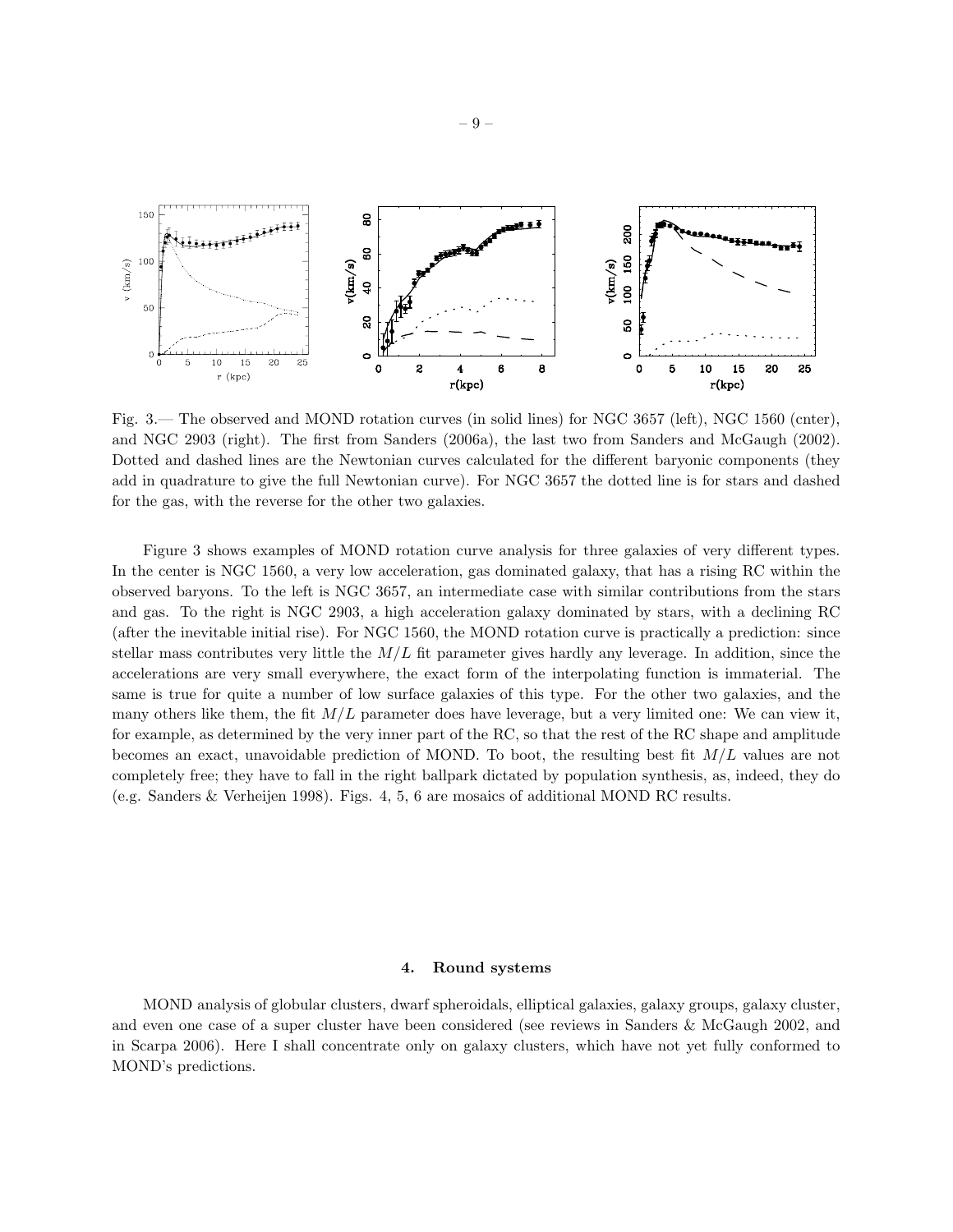

Fig. 4.— Additional MOND rotation curves from McGaugh (private communication). Dashed lines are the Newtonian curves, the solid lines the MOND curves.

# 4.1. Cluster dark matter in light of MOND

As was realized years ago, MOND does not yet fully account for the mass discrepancy in galaxy clusters. The first MOND analysis of clusters (Milgrom 1983c) lowered the deduced  $M/L$  values by a large factor (∼ 5 − 10) compared with Newtonian values. But, it stil left some clusters with values of a few tens solar units, compared with several hundreds solar units gotten from Newtonian analysis. At the time it was wrongly thought that stars exhaust the baryonic budget of clusters; so  $M/L$  was taken to represent the mass discrepancy. In Milgrom (1983c) I speculated that the x-rays then known to emanate from clusters may bespeak the presence of large quantities of hot gas that will remove much of the remaining discrepancy. This has been largely vindicated by the identification and weighing of the hot intracluster gas. Reckoning with the gas reduces the discrepancy, in both MOND and Newtonian dynamics, by a factor  $\sim$  5 − 10, but this is still not enough. Studies based on gas dynamics and on lensing have helped pinpoint the remaining discrepancy in MOND, as described by The & White (1988), Gerbal et al. (1992), Sanders (1994,1999,2003), Aguirre et al. (2001), Pointecouteau & Silk (2005), Angus Famaey & Buote (2007), and Takahashi & Chiba 2007. This remaining discrepancy has to attributed to yet undetected matter, likely in some baryonic form (hereafter, CBDM–for cluster baryonic DM). Other suggestions involve massive neutrinos (Sanders 2003, 2007).

The following rough picture emerges regarding the distribution of the CBDM: Inside a few hundred kiloparsecs of the cluster center MOND makes only a small correction; so, most of the discrepancy observed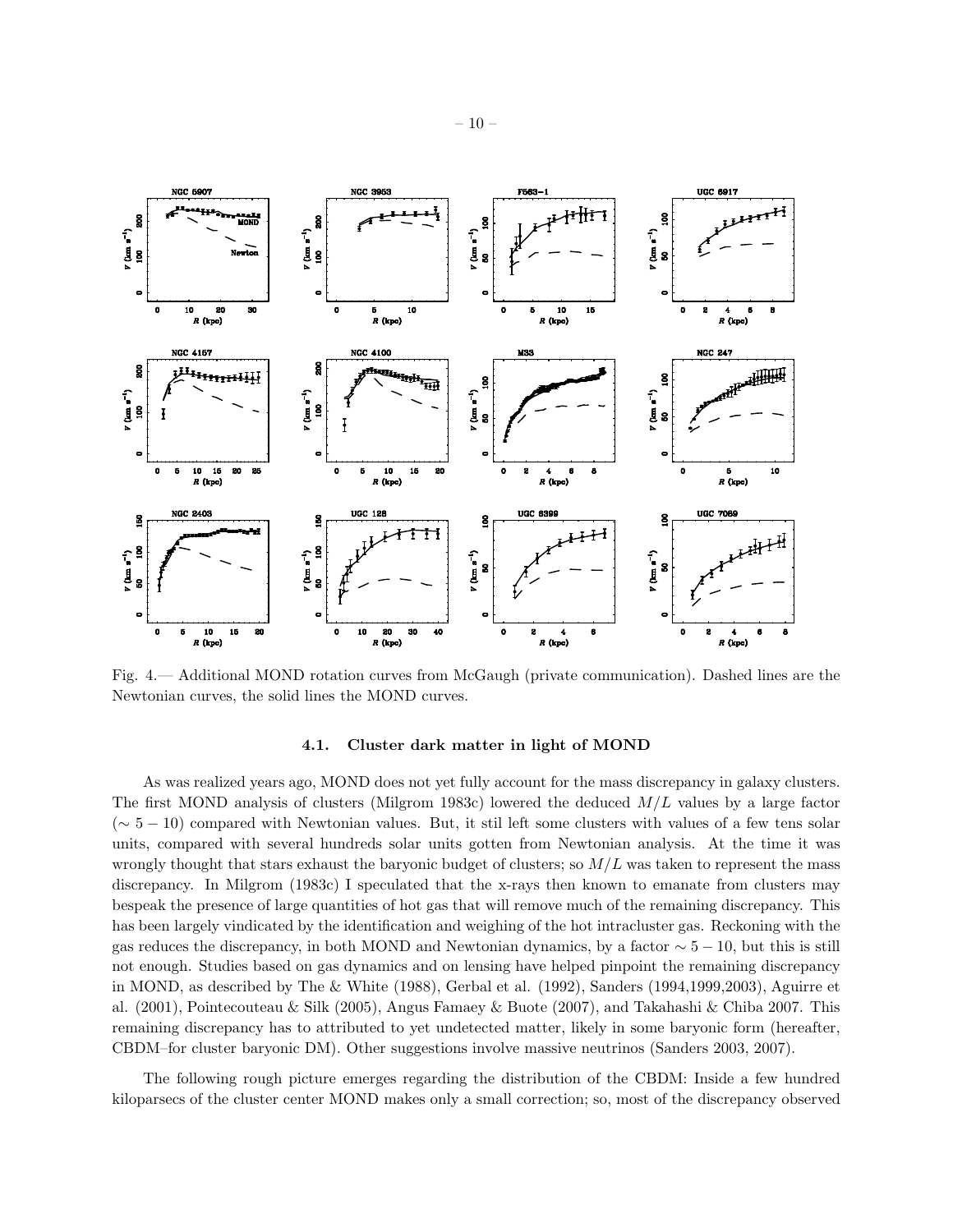

Fig. 5.— Additional MOND rotation curves from Sanders (1996) and de Blok & McGaugh (1998) (left) and from Sanders & Verheijen (1998) (right). (MOND curves in solid; stellar disc Newtonian curves in dotted; gas in dot-dash; and stellar bulge in long dashed.)

there must be due to CBDM. The ratio,  $\lambda$ , of accumulated CBDM to visible baryons there is  $\sim 10 - 50$ . The results of Sanders (1999) scaled to  $H_0 = 75 \text{ km s}^{-1}\text{Mpc}^{-1}$  correspond roughly to  $\lambda = 2$  at 1 Mpc. (Pointecouteau & Silk 2005 claim higher values. But after correcting for two oversights on their part their results are consistent with those of Sanders.) The ratio  $\lambda$  decreases continuously with radius (see, e.g., the small-sample study of Angus, Famaey & Buote 2007). At the largest radii analyzed the gas mass still increases faster than the MOND dynamical mass meaning that  $\lambda$  is still decreasing there. We can extrapolate to higher radii and conclude that for the cluster as a whole  $\lambda$  is about 1 or even smaller. McGaugh (2007) reaches a similar conclusion based on extrapolating the mass-velocity relation from galaxies to clusters. In summary: in clusters at large the total mass in CBDM is comparable to that in the baryons already observed, but the CBDM is rather more centrally concentrated. So, another factor of two in the total baryon content of clusters should remove the remaining discrepancy in MOND. In this connection the historical lesson from the discovery of the hot gas might be of some value.

Note that the CBDM contributes only little to the total baryonic budget in the universe. Fukugita & Peebles (2004) estimate the total contribution of the hot gas in clusters to  $\Omega$  to be about 0.002. It follows from the above that the contribution of the CBDM is also only some 5 percent of the nucleosynthesis value.

If the CBDM is made of compact macroscopic objects–as is most likely-then, when two clusters collide, the CBDM will follow the galaxies in going through the collision center practically intact, whereas the gas components of the two clusters coalesce at the center. Clowe et al. (2006) have recently used weak lensing to map the mass distribution around a pair of colliding clusters and indeed found dark mass concentrations coincident with the galaxy concentrations to the sides of the gas agglomeration near the center of collision (See, however, Mahdavi et al. 2007 who claim a conflicting behavior). Such observations are consistent with what we already know about MOND dynamics of single clusters (Angus et al. 2007).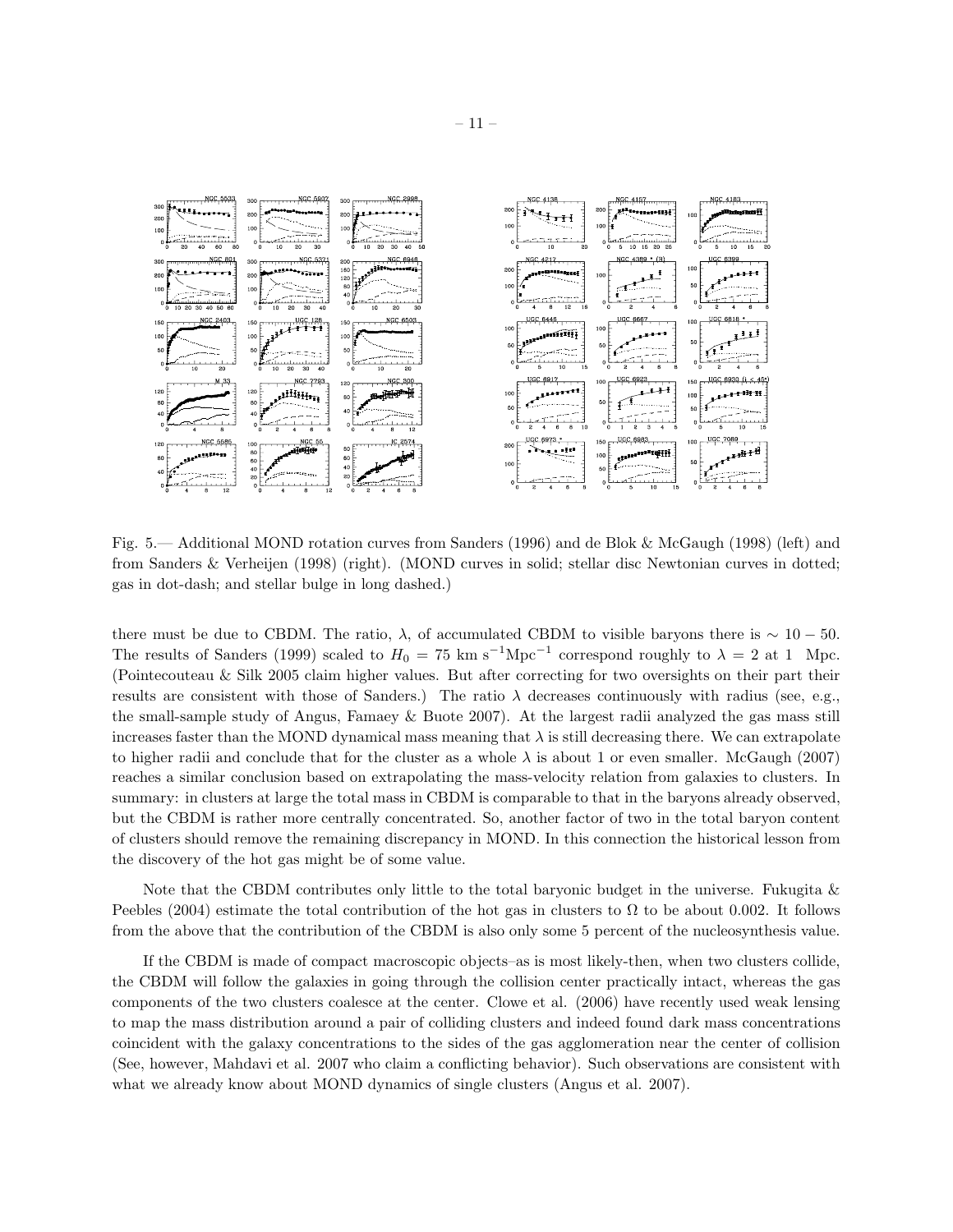

Fig. 6.— Additional MOND rotation curves from Sanders and Noordermeer (2007). The grey shaded bands give the allowed range due to inclination uncertainties. Thin black solid, dashed and dotted lines give the contributions from stellar bulge, disc and gas respectively. The thin green (grey) line gives the Newtonian sum of the individual components and the bold blue (grey) lines gives the total MOND rotation curve.

The presence of CBDM may in the end turn into a blessing as it might help alleviate the cooling flow puzzle in clusters (Milgrom 2008a).

Another interesting observation that concerns DM in galaxy clusters is brought to light by the recent claim by Jee et al. (2007) of a ring-like structure of DM surrounding the central part of the cluster Cl 0024+17. This was deduced on the basis of their weak lensing analysis that shows an enhancement (a bump) in the distribution of dynamical surface density, as reproduced in the left panel of our Fig. 7. This was brought up as a potential difficulty for MOND since, so it was claimed, no corresponding bump in the distribution of observed baryons is seen. If the presence of such a ring is confirmed it could be due to CBDM, which we know, in any case, has to be present (Famaey et al. 2007). However, interestingly, as shown by Milgrom & Sanders (2008), such a ring, with the observed characteristics, could also arise naturally as an artifact of MOND around the transition radius of the central mass (see prediction 4 above). A shell of phantom DM is predicted there, which appears as a projected ring. Verifying the ring as such a MOND effect would be very exciting as it will constitute a direct image of the transition region of MOND, analogous to the transition region of General Relativity as manifested by the formation of a horizon near  $MG/c^2$ . Figure 7 also shows, in the center and right panels, the predictions of MOND for the results of weak lensing around two rather simplistic mass distributions, with some favorable choices of the interpolating functions.

### 5. Solar System

The acceleration field of the sun is higher than  $a_0$  within  $\sim 8 \times 10^3$  astronomical units; so, by and large, MOND affects the motion of planets and spacecraft in the solar system only in its very high acceleration limit. In terms of the interpolating function, MOND predictions for such motion depend on the behavior of  $\mu(x)$  for  $x \gg 1$ . We have no knowledge of this limit from galaxy dynamics, which probes  $\mu$  to argument values of only a few. The fact that MOND effects on the planetary motions have not been observed has been used to constrain the high x behavior of  $\mu(x)$  ever since the advent of MOND; e.g., by Milgrom (1983a), Sereno & Jetzer (2006), Iorio (2007), and Bruneton & Esposito-Farese (2007). Solar system constraints on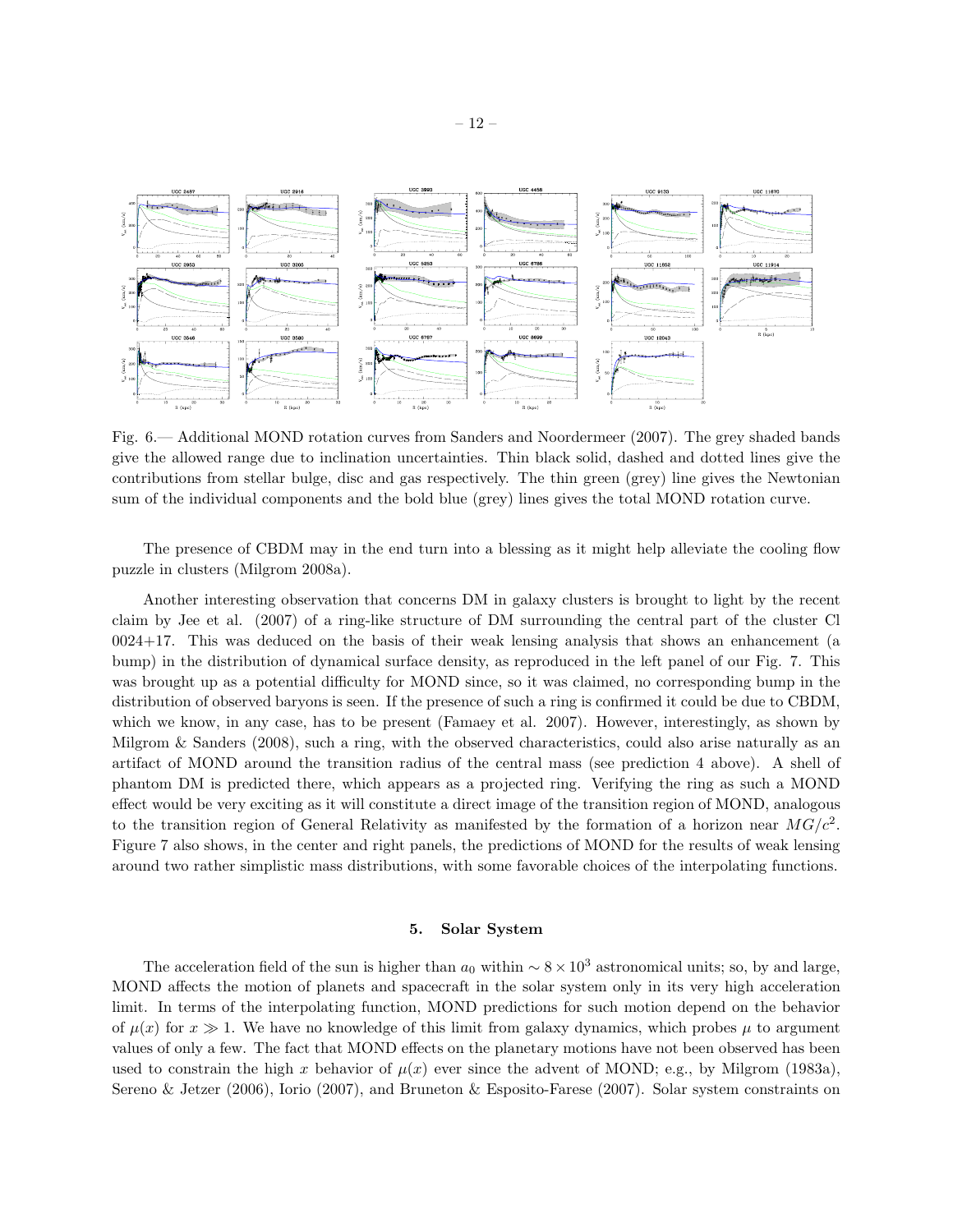

Fig. 7.— On the left: the deduced surface density distribution around the cluster Cl 0024+17 using weak lensing (Jee et al. 2007). The small bump is the alleged ring. The other two frames show the MOND predictions for very simplistic configurations produced by masses well contained within the radius of the bump taken from Milgrom & Sanders (2008).

relativistic theories in the high acceleration regime have been considered e.g., by Bekenstein (2004), Sanders (1997,2006b), and Bruneton & Esposito-Farese (2007). The potential for testing the low acceleration regime of MOND in special locations in the solar system, where accelerations almost cancel, was discussed by Bekenstein & Magueijo (2006); earth bound experiments where proposed by Ignatiev (2007).

An interesting possibility has been raised that the Pioneer anomaly (reviewed recently by Nieto & Anderson 2007) is due to MOND effects (e.g. discussion in Milgrom 2002a). The fact that the claimed anomalous acceleration is  $a_{anom} \approx 2\pi a_0$  is particularly suggestive. As explained in Milgrom (2002a), if indeed the anomaly is due to new physics it may point to the option of modified inertia, rather than modified gravity. This is because modified gravity predicts similar effects on the planets, contrary to what is measured (see also Tangen 2007). In modified inertia, where one modifies the equations of motion of particles, not the gravitational field, it is possible for particles to suffer very different MOND corrections at the same position, depending on their trajectory. So, it might be possible to construct theories that affect the Pioneer spacecraft on their straight, unbound trajectories without affecting as much the planets on their elliptical, bound orbits (see section 7.1.2 below).

## 6.  $a_0$  and its cosmological significance

The constant  $a_0$  appears in many of the MOND laws of galactic motion listed in section 2. At first its value was, indeed, determined by appealing to some of these (2, 5, 6, and 11) as described in Milgrom (1983b). However, the most accurate handle on  $a_0$  comes today from rotation curve analysis. For example, Milgrom (1988) found  $a_0 \approx 1.3 \times 10^{-8}$ cm s<sup>-2</sup> from Kent's reanalysis, and Begeman Broeils & Sanders 1991 found, with better data,  $a_0 \approx 1.2 \times 10^{-8}$ cm s<sup>-2</sup> (both used  $H_0 = 75$  km s<sup>-1</sup>Mpc<sup>-1</sup>-the value of  $a_0$  depends on the assumed distances to galaxies).

Milgrom (1983a) observed that  $2\pi a_0 \approx cH_0$ . And, since we now know that "dark energy" makes up most of the closure density today, namely  $\Omega_{\Lambda} = \Lambda/3H_0^2 \sim 1$  we also have  $2\pi a_0 \approx c(\Lambda/3)^{1/2}$ .

With the aid of  $a_0$ , G, and c we can construct a length scale  $\ell_0 \equiv c^2/a_0 \approx 10^{29}$  cm, and a mass scale,  $M_0 \equiv \mu_0 c^4 \approx 6 \times 10^{23} M_{\odot}$ . This is similar to the emergence, in connection with quantum theory,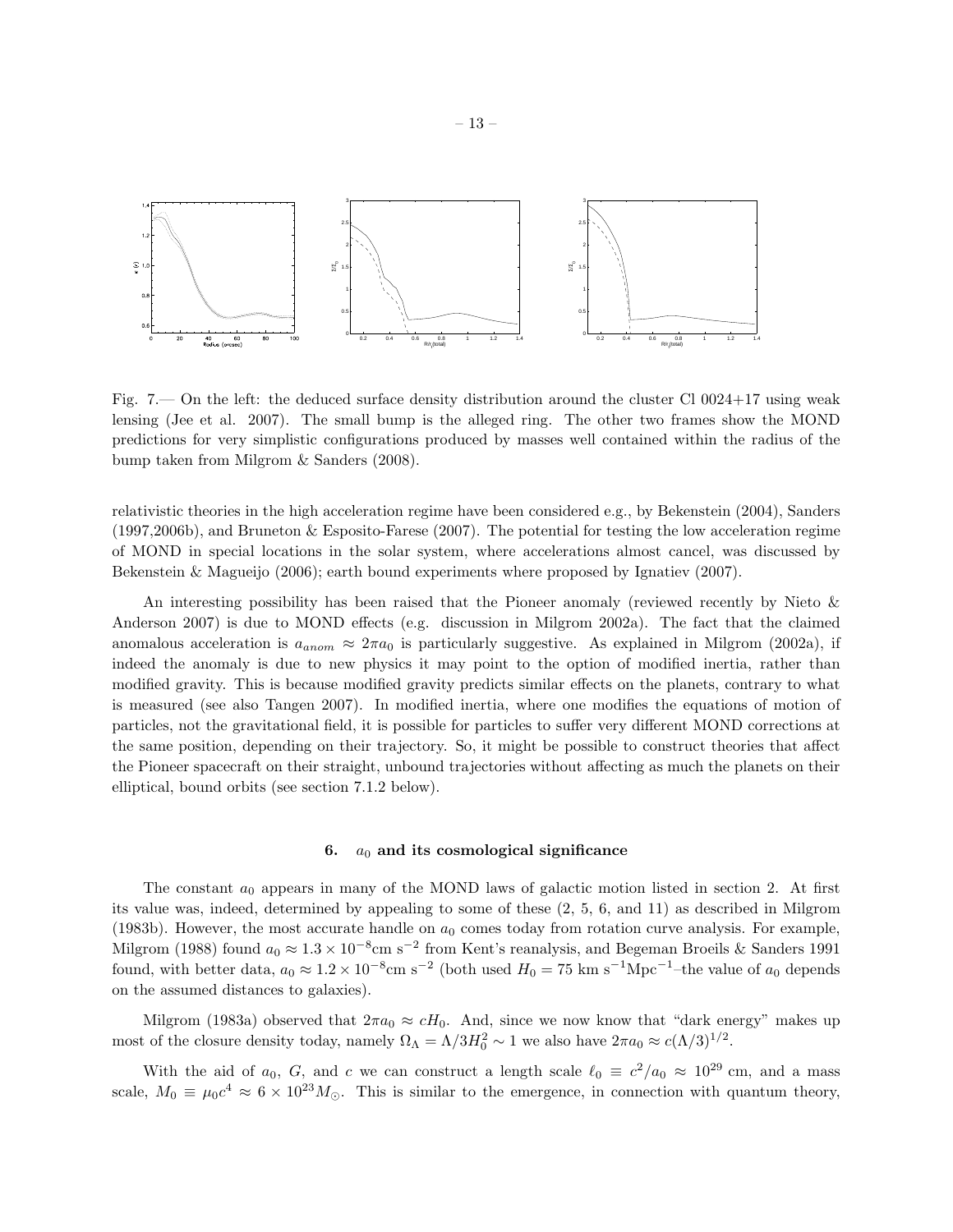of the Planck length and the Planck mass, constructed from  $\hbar$ , G and c. These set the boundary in the space of phenomena beyond which combined effects of strong gravity and quantum physics are expected. Similarly,  $\ell_0$  and  $M_0$  tell us where to expect MOND effects combined with strong gravity. Because  $\ell_0$  is of the order of the Hubble radius  $\ell_0 \approx 2\pi \ell_H$ , with  $\ell_H \equiv cH_0^{-1} \approx c(\Lambda/3)^{-1/2}$ , and  $M_0 \approx 2\pi M_U$ , with  $M_U \equiv c^3 G^{-1} (\Lambda/3)^{-1/2} \approx c^3 G^{-1} H_0^{-1}$ , combined effects are expected only for the universe at large, and thus there are no local black holes with surface accelerations in the MOND regime.

These coincidences may point to a very strong ties between MOND and cosmology connecting perhaps MOND and the "dark energy" effects: Either one is the result of the other or they are both induced by the same mechanism. If the parameter  $a_c \equiv M_U/\ell_H^2 = cH_0 \approx c(\Lambda/3)^{1/2}$  is somehow felt by local physics it may not be surprising that dynamics is different for acceleration above and below this value. It has been long suspected that local dynamics is strongly influenced by the universe at large, a-la Mach's Principle, but MOND seems to be the first to supply a concrete evidence for such a connection. This may turn out to be the most fundamental implication of MOND, beyond its implied modification of Newtonian dynamics and General relativity, and beyond the elimination of DM.

One immediately notes that if the coincidence of  $a_0$  with cosmologically significant acceleration parameters is a causal one, it may hint that  $a_0$  varies with cosmic time (Milgrom 1989b, 2002a). For example, if we always have  $a_0 \sim cH_0$ , or if  $a_0$  is related to  $\Lambda$  and the latter changes with time, then  $a_0$  would follow suit. This is not necessarily the case since  $a_0$  could be related to  $\Lambda$  with the latter being constant. Interestingly, variations in  $a_0$  could induce secular evolution in galaxies and other galactic systems. For example, the mass-velocity relations dictate that in the deep MOND regime the velocities in a system of a given mass should vary like  $a_0^{1/4}$  if they are in the deep MOND regime. This would induce changes in radius, so as to preserve adiabatic invariants, such as possibly rv (Milgrom 1989b). Such variations in  $a_0$  could also provide an anthropic mechanism for getting  $\Omega_{\Lambda} \sim 1$  at the present time (Milgrom 1989b, Sanders 1998,2001).

Analyzing the data of Genzel et al. (2006) on the rotation curve of a galaxy at redshift  $z = 2.38$ , I find that they are consistent with MOND with the local value of  $a_0$ . However, the large error margins, and the fact that at the last measured point the galaxy is only marginally in the MOND regime, still allow appreciable time variations of  $a_0$ .

MOND as it is formulated at present does not provide a clear-cut tool for treating cosmology. In my opinion, the understanding of cosmology in MOND may one day come from the same insight and at the same time as the understanding of the fundamental basis for MOND.

## 7. MOND theories

One can build different detailed theories on the basis of the above premises of MOND. These theories will differ as regards their detailed predictions, but they are expected to share the core predictions listed above, and more like them. For example, in the nonrelativistic regime one can modify the Poisson equation for the gravitational field, or one can modify the kinetic action of particles. Ultimately, one would like to extend the MOND basic premises to the relativistic regime.

There are two general approaches to building MOND theories: The first is to construct actions that incorporate the MOND tenets and thus reproduce MOND phenomenology. (Starting from an action has the usual advantage that it guarantees the standard conservation laws if the action has the standard symmetries.) These have, so far, took  $a_0$  to be a constant of the theory, and usually employ some form of an interpolating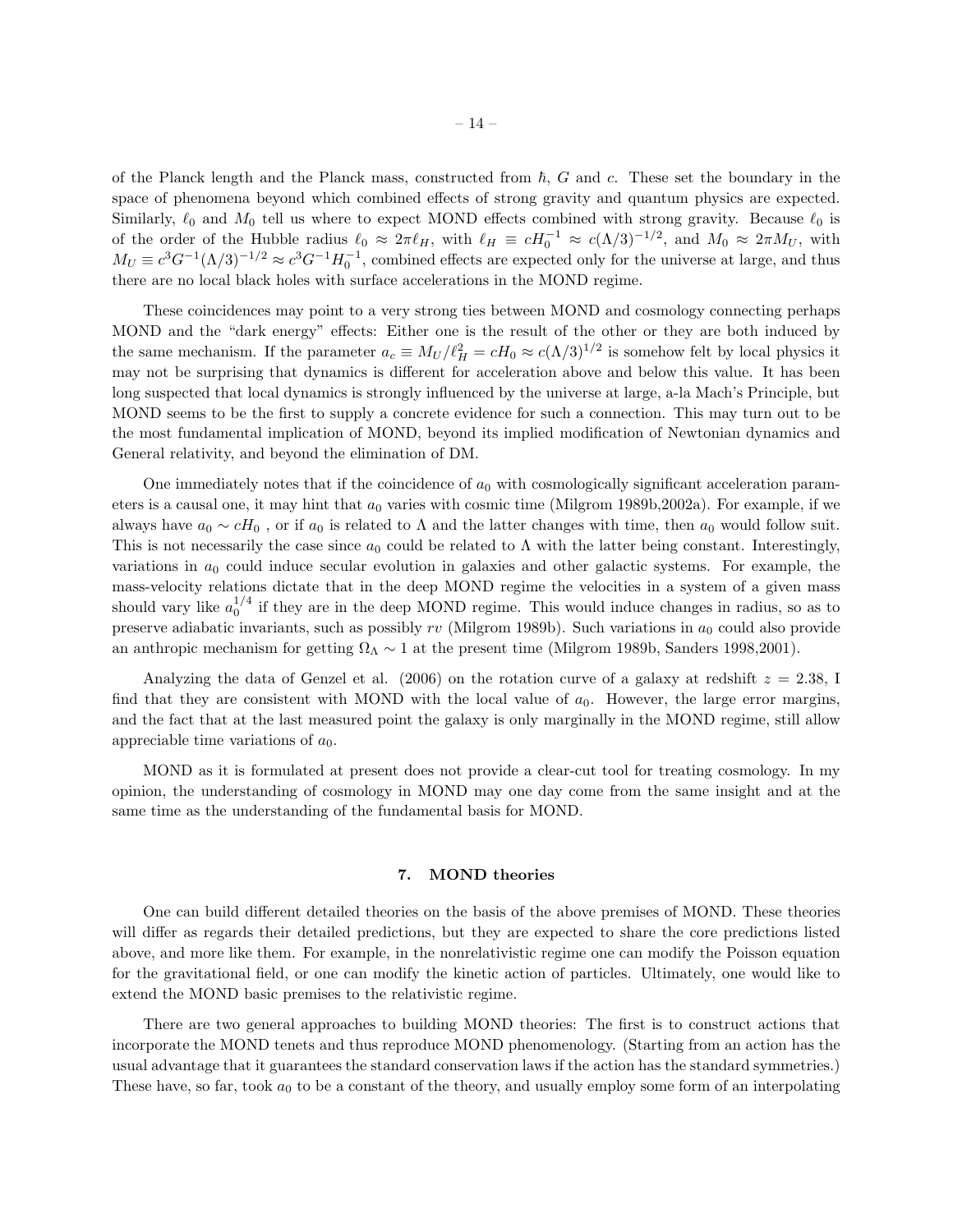function between the classical and the MOND regimes. The other approach is to start from some idea as to the possible origin of MOND and in this way derive  $a_0$  and  $\mu$  from, or at least relate them to, more basic concepts. At the moment we only have some very preliminary attempts in this vein.

## 7.1. Non-relativistic action formulations

To demonstrate the sort of embodiments of the MOND tenets that are possible in the norelativistic regime we start with the action that describes a Newtonian system of many gravitating point masses

$$
S = -\frac{1}{8\pi G} \int d^3 r \, (\vec{\nabla}\phi)^2 - \sum_i m_i \phi(\mathbf{r}_i) + \sum_i m_i \int dt \, v_i^2(t)/2. \tag{6}
$$

The first term is the free action of the gravitational potential field  $\phi$ , the second is the interaction of the masses with the field, and the third is the free (kinetic) action of the particles. We seek to modify this theory so as to incorporate the MOND tenets.

# 7.1.1. Modified gravity

One possibility is to modify only the free action of the gravitational field. Perhaps the simplest way to do this is to keep the Lagrangian as a function of only the first derivatives of the potential. The most general modification retaining rotational symmetry is then obtained by replacing  $(\vec{\nabla}\phi)^2$  in the first term by  $(\vec{\nabla}\phi)^2 F[(\vec{\nabla}\phi/a_0)^2]$ . As a result the standard Poisson equation for the gravitational potential is replaced by

$$
\vec{\nabla} \cdot [\mu(|\vec{\nabla}\phi|/a_0)\vec{\nabla}\phi] = 4\pi G\rho,\tag{7}
$$

where  $\mu(\sqrt{y}) \equiv F(1 + dlnF/dlny)$  (Bekenstein & Milgrom 1984). The MOND axioms require that F goes to 1 ( $\mu$  goes to 1) at large arguments, and F goes to  $2y^{1/2}/3$  [ $\mu(x)$  goes to x] for small arguments. I would classify such a modification as "modified gravity" because it leaves intact the equation of motion of particles in a given field, and it also affects the dynamics only in systems where gravity is important. This theory and its implications for galactic dynamic have been discussed extensively by Bekenstein & Milgrom (1984), Milgrom(1984,1986b), Ciotti & Binney (2004), and others. It has been used in numerical codes to solve for the MOND gravitational field in many-body calculations that were applied to various problems e.g., by Brada & Milgrom (1999b,2000a,b), Tiret & Combes (2007a,b), Nipoti, Londrillo & Ciotti (2007a,b), and others.

All the MOND laws listed in section 2 where shown explicitly to hold in this theory.

### 7.1.2. Modified inertia

Another possibility (Milgrom 1994a) is to modify the last term in the action of eq.(6), replacing it by a general action of the form

$$
\sum_{i} m_i S_K[a_0, \{ \mathbf{r}_i(t) \}]. \tag{8}
$$

Here,  $S_k$  is a universal functional of the particle trajectory  $\{r_i(t)\}\$ , independent of the particle's type. It is possibly non-local, and is a function of  $a_0$ . This modification leaves the Poisson equation intact but changes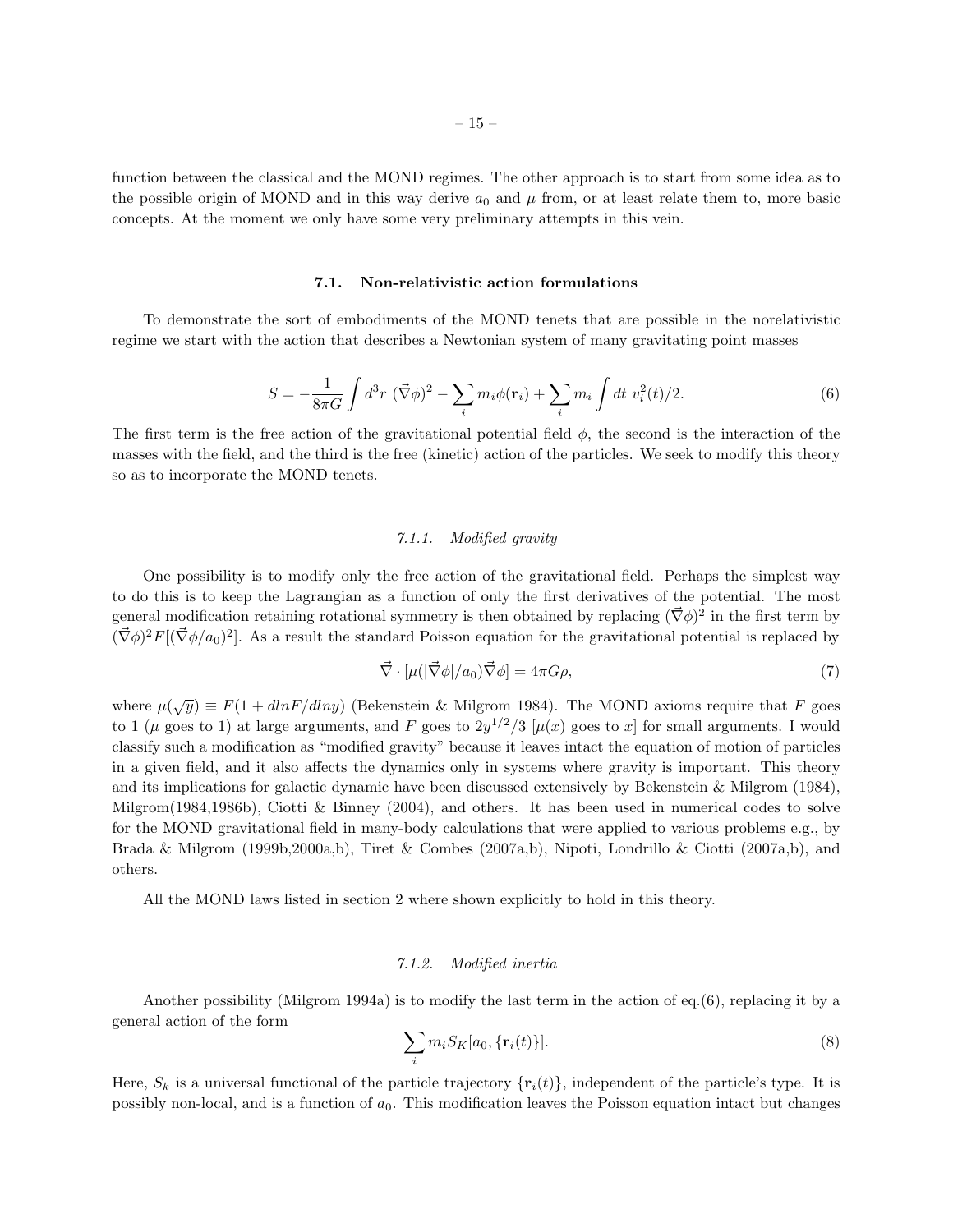the particle equation of motion (Newton's second law,  $\mathbf{a} = -\vec{\nabla}\phi$ ) into

$$
\mathbf{A}[\{\mathbf{r}(t)\},a_0] = -\vec{\nabla}\phi,\tag{9}
$$

where  $\bf{A}$  is a (possibly non-local) functional of the trajectory, and a function of  $a_0$ . The dependence on the particle mass is such that the theory automatically preserves the universality of free fall.

MOND tenet (ii) above dictates that for  $a_0 \to 0$ ,  $S_K \to \int v^2/2$ , and  $\mathbf{A} \to \mathbf{a}$ , the acceleration. MOND tenet (iii) dictates that  $S_K[a_0, {\mathbf{r}_i(t)}] \to a_0^{-1} s_K[{\mathbf{r}_i(t)}]$ , and so  $\mathbf{A}[\{\mathbf{r}(t)\}, a_0] \to a_0^{-1} \mathbf{Q}[\{\mathbf{r}(t)\}]$  for  $a_0 \to \infty$ , where Q is a functional of the trajectory with dimensions of acceleration squared. (By multiplying the action by  $a_0^2 G$  and redefining  $a_0 \phi \to \phi$  we can bring the action to a form where only the product  $m_i Ga_0$  appears, as required.)

I showed in Milgrom (1994a) that for such a theory to obey the MOND limits and to be Galilei invariant it has to be non-local, and that this, in fact, has some advantages. Also note that, again, the resulting theory must be nonlinear.

I call such theories modified inertia, as they do not modify the gravitational field, but modify the equations of motion, and this for whatever combination of forces is in action in the system, gravitational or not. As an example, Special relativity would count here as a (time-local, but non-MOND) modification of inertia. It has  $\mathbf{A} = d(\gamma \mathbf{v})/dt = \gamma [\mathbf{a} + \gamma^2 (\mathbf{v} \cdot \mathbf{a}) \mathbf{v}/c^2].$ 

It was also shown in Milgrom (1994a), as a general result for such theories, that the rotation curves of axisymmetric systems are simply given by eq.(5), where  $\mu(x)$  in this case is derived from the restriction of the kinetic action to circular orbits: When a general action functional is restricted to uniform, circular orbits it reduces to a function of only the radius of the orbit,  $R$ , and the rotational speed,  $V$ . On dimensional grounds, a MOND action that is normalized to have dimensions of velocity squared must then reduce to the form  $I_{circ} = (1/2)V^2i(V^2/ra_0)$ . Then  $\mu(x) = i(x)[1 + \hat{i}(x)/2]$ , where  $\hat{i} = dln i/dln x$  (Milgrom 1994a). For a given theory  $\mu(x)$  is the interpolating function that applies only to circular orbits in an axisymmetric potential, but for such orbits it is universal (i.e., unique for the theory, and independent of the exact nature of the potential field). This is indeed the equation that has been used in all MOND rotation curve analyses to date. It follows from this that if the kinetic action contains terms that vanish for circular orbits, such as terms that are proportional to  $(\mathbf{v} \cdot \mathbf{a})^2/a_0^2$  (which is not Galilei invariant), they do not enter  $\mu(x)$ , and thus do not affect circular trajectories. They do, however, affect linear motion as strongly as desired. This is how a modified inertia theory might be constructed that is consistent with planetary motions, while explaining the Pioneer anomaly.

#### 7.1.3. Comparison between modified gravity and modified inertia

It has to be realized, in the first place, that the division between the two classes of theories is not always clear, especially so in the relativistic regime. The free matter action in relativity contains the gravitational degrees of freedom in addition to those of matter. This means that modifying the kinetic action will change the gravitational field equations as well as the equation of motion of matter. On the other hand, modifying the gravitational field also modifies the equations of motion. For example, the Brans Dicke theory, which modifies GR, has two equivalent formulations, one in which the action for gravity (the Einstein-Hilbert action) is modified–nominally qualifying as modified gravity–another in which the matter action is modified (modified inertia). But, at least in the nonrelativistic (NR) regime the distinction is rather clear and useful.

We saw in section 2 that many of the major predictions of MOND follow from the basic tenets and are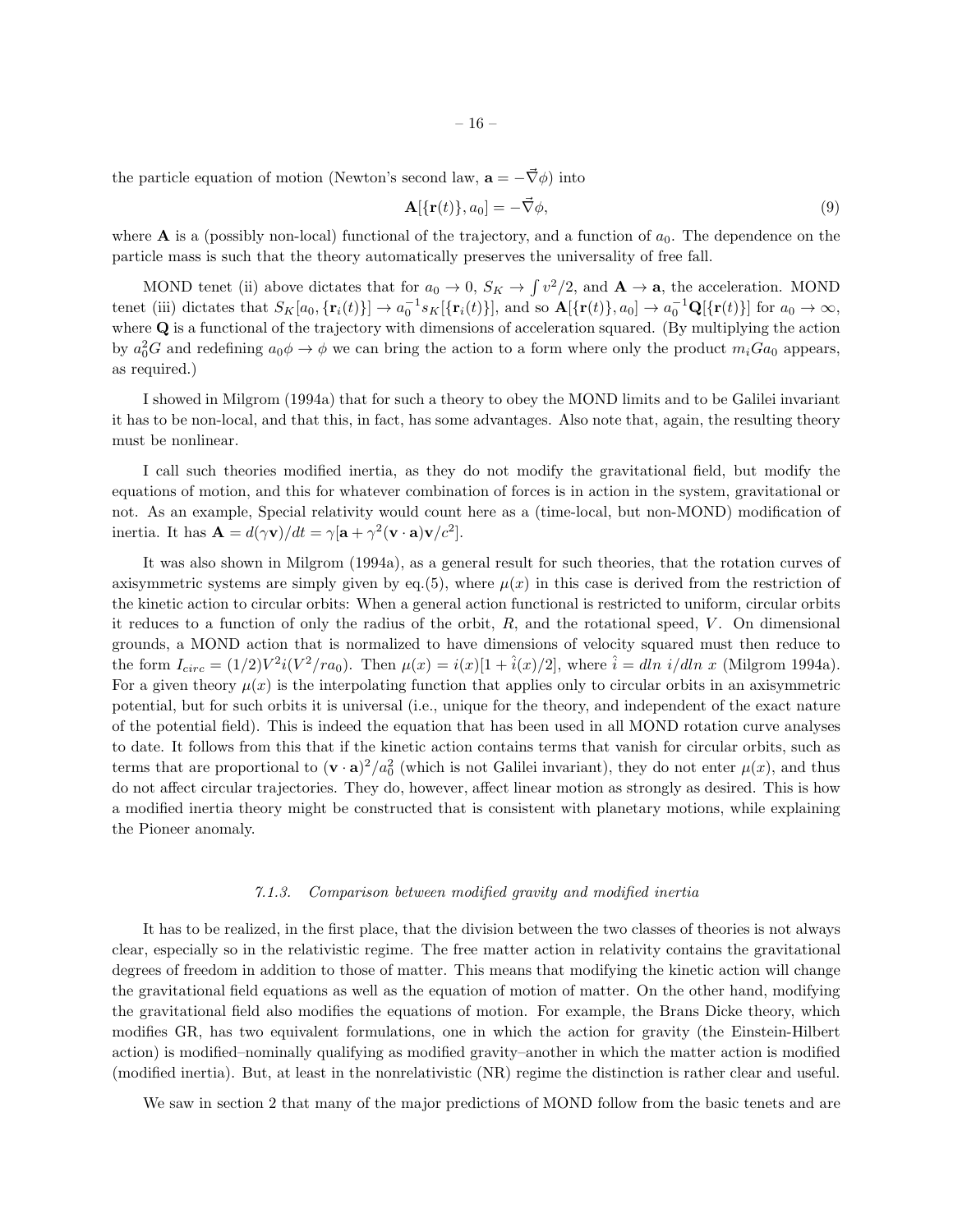thus shared by all MOND theories. It is thus not so easy, with present day knowledge, to distinguish even between the two classes of theories. But as there are differences in the predictions of different theories, so there are class differences between the predictions of the two theory types. I mentioned already the fact that in NR modified gravity the gravitational field of a given source distribution is modified, but not the equation of motion; so the acceleration of test particles depends only on their position. In modified inertia the local acceleration depends also on the trajectory of the particle (as in Special Relativity). There is still, in such theories a momentum whose time derivative depends only on position, but this is not the acceleration.

Another difference is in the exact prediction for rotation curves. While for modified inertia eq.(5) is exact, it is only approximate for modified gravity.

Yet another difference is in the definition of the conserved quantities and adiabatic invariants that emerge from the two classes: In modified gravity the usual expressions for kinetic energy and angular momentum hold; not so in modified inertia (a familiar case in point is, again, Special Relativity).

There is, thus, a potential for distinguishing between the two classes from the observations.

## 7.2. Relativistic formulations

A detailed review of relativistic formulations of MOND can be found in Bekenstein (2006), and in Bruneton & Esposito-Farese (2007). The state of the art of this effort is the TeVeS theory (Bekenstein 2004) and its reformulations-generalizations (e.g., Sanders 2005, Zlosnik Ferreira & Starkman 2006,2007), which I now describe very succinctly.

## 7.2.1. TeVeS type theories-description

- 1. Gravity in TeVeS (for Tensor, Vector, Scalar) is described by a metric  $g_{\alpha\beta}$ , as in GR, plus a vector field,  $U_{\alpha}$ , and a scalar field  $\phi$ . In the formulation of Zlosnik Ferreira & Starkman (2006) the scalar is eliminated on the expense of adding a degree of freedom in the vector.
- 2. Matter is coupled to one combination of the fields, dubbed the physical metric

$$
\tilde{g}_{\alpha\beta} \equiv e^{-2\phi} (g_{\alpha\beta} + U_{\alpha} U_{\beta}) - e^{2\phi} U_{\alpha} U_{\beta}
$$

- 3.  $g_{\alpha\beta}$  is governed by the usual Hilbert-Einstein action.
- 4. The vector field is governed by a Maxwell-like action, but is constrained to have a unit length.
- 5. The scalar action can be written as  $S_s = -\frac{1}{2Gk\hat{k}} \int Q[\hat{k}(g^{\alpha\beta} U^{\alpha}U^{\beta})\phi_{,\alpha}\phi_{,\beta}](-g)^{1/2}d^4x$ .
- 6. There are three constants appearing in this formulation: k,  $\hat{k}$ , and K, and one free function  $Q(x)$ . The last begets the interpolating function of MOND in the nonrelativistic limit.

## 7.2.2. TeVeS type theories-results

1. For nonrelativistic Galactic systems it reproduces the nonrelativistic MOND phenomenology yielding for this case eq.(7) with  $a_0 \propto k\hat{k}^{-1/2}$ .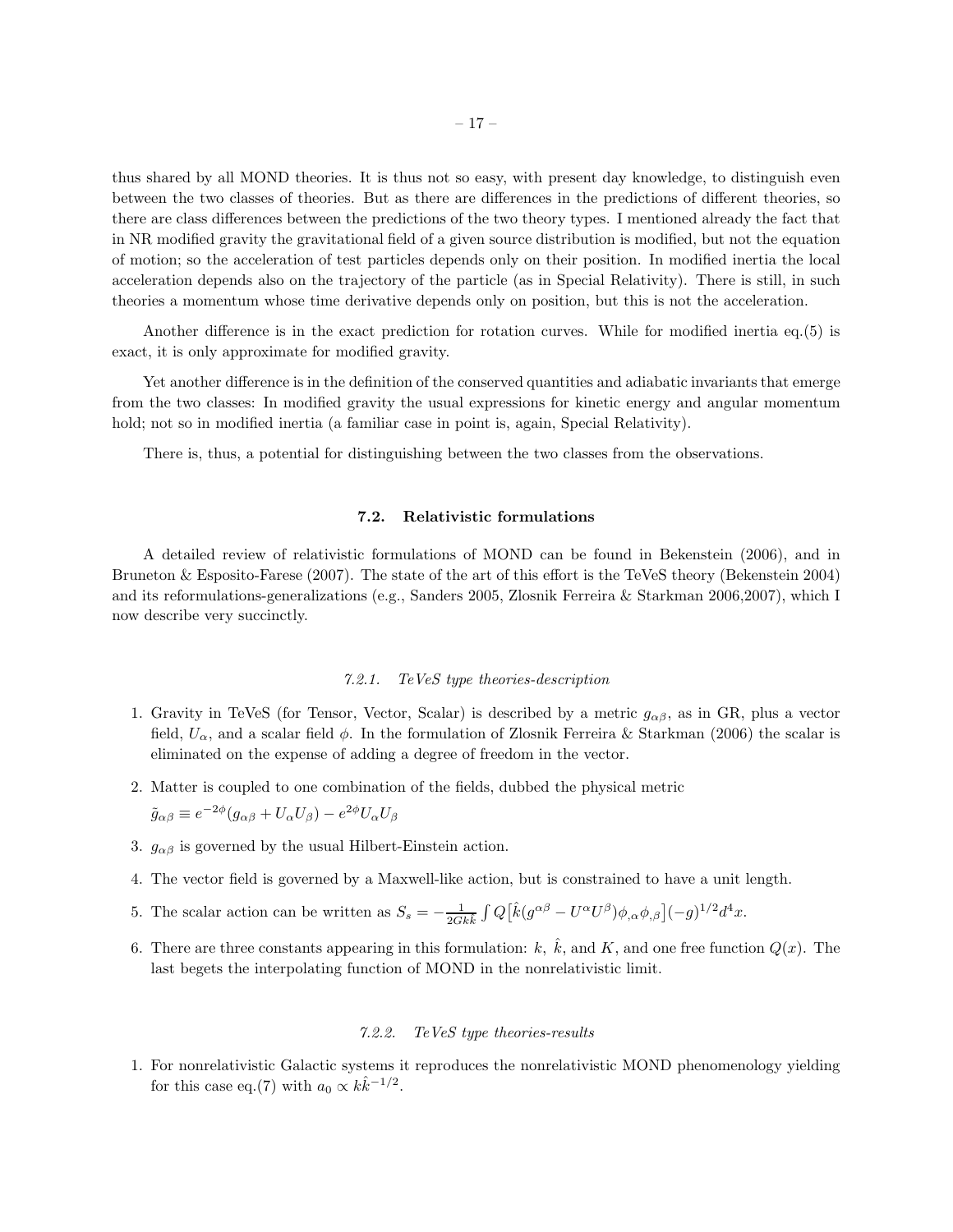- 2. Lensing in weak fields  $(\phi \ll c^2)$ : TeVeS gives lensing according to the standard GR formula but with the MOND potential derived from eq.(7).
- 3. Structure formation: Preliminary work is described in Sanders (2005), Dodelson & Liguori (2006), Skordis (2006), and Skordis et al. (2006).
- 4. CMB: preliminary work: TeVeS has the potential to mimic aspects of cosmological DM (Skordis et al. 2006).
- 5. Desiderata:  $a_0$  and the interpolating function are still put in by hand.

## 7.3. Effective theories

The coincidence of  $a_0$  with cosmic acceleration parameters hints at the possibility that MOND is an effective, or emergent, theory. This would mean that MOND might emerge as an approximate consequence of some deeper physical theory. In such a scheme  $a_0$  might turn out not to be a fundamental constant of the underlying theory. This is similar to the case of the free fall acceleration on earth, which appears as a constant of nature when we deal with dynamics near the surface of the earth, but has no significance in the underlying gravitation theory. Likewise, the interpolating function, or its equivalents, that appear in MOND theories should be derivable from the underlying theory. The role of this function in MOND is similar to that of the black body function in quantum mechanics, or to that of the Lorentz factor in Special Relativity. They too interpolate between the appropriate classical limit and the modified regime, with the fundamental constant of the theory setting the boundary. They too where introduced first on phenomenological grounds, but were then derived from a basic underlying theory.

For example, MOND could result from the imposition of a new symmetry generalizing Lorentz invariance (Milgrom 2005) in a way that connects cosmology with local physics. There are several ideas for possible underlying schemes for MOND. All are at the moment rather preliminary. I list three of these below.

## 7.3.1. Vacuum effects

Applying MOND as it is now formulated requires knowledge of some inertial frame with respect to which absolute accelerations can be measured: Because MOND is nonlinear we need to substitute in its equations a value of the absolute acceleration. One usually assumes that this is the local rest frame of galaxies–the cosmologically comoving frame (e.g., in applications of the external field effect). But what could be the physics underlying the choice of such a frame? Milgrom (1999) pointed out that the quantum vacuum might provide it. The vacuum constitutes a physical inertial frame in the sense that any observer with some internal structure can detect its own non inertial motion with respect to it. This can be done via the Unruh effect by which a non inertial observer in an otherwise empty Minkowski vacuum detects Unruh radiation that depends in a complicated way on the observer's world-line. For the simplest, nontrivial case of an observer with a constant acceleration, a, the radiation is thermal with a temperature  $T = \alpha a$ ,  $\alpha \equiv \hbar/2\pi kc$ . This, or something like it, could be the sensor that tells a system that it is being accelerated, and thus be the marker for inertia. An analog effect takes place even for an inertial observer in an expanding universe. Again, in the simplest case of a de Sitter universe an inertial observer finds itself immersed in thermal radiation with  $T = \alpha c (\Lambda/3)^{1/2}$ , where  $\Lambda$  is the appropriate cosmological constant defining the curvature of space time (the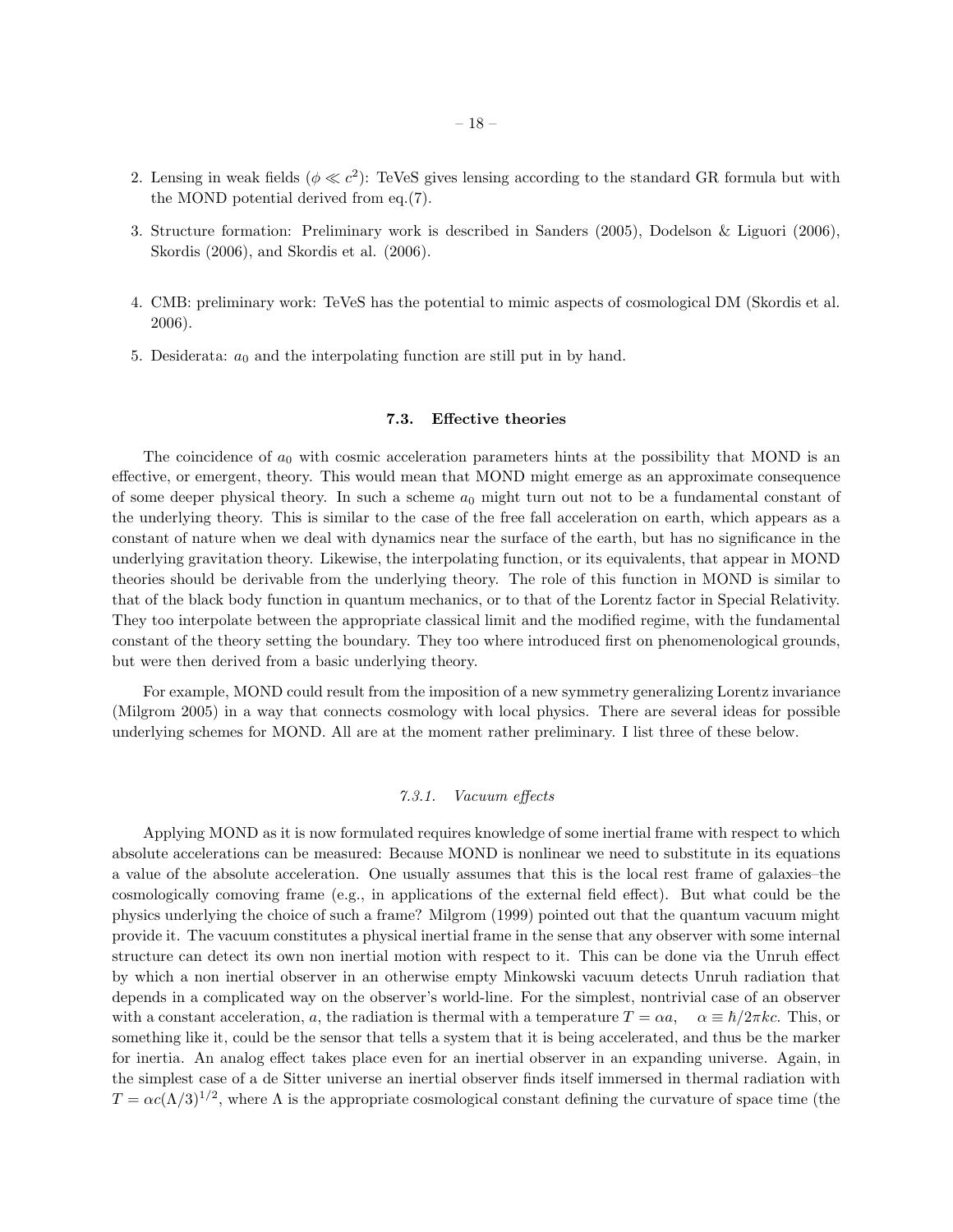Gibbons-Hawking effect). This may somehow be felt by bodies and imprint an effect of cosmology in local dynamics, as is hinted by MOND. An observer with a constant acceleration world line in a de Sitter universe also senses thermal radiation with temperature  $T = \alpha (a^2 + c^2 \Lambda/3)^{1/2}$  (Narnhofer, Peter, & Thirring 1996, Deser & Levin 1997). The temperature difference between such an observer and one that is inertial is then

$$
\Delta T = \alpha [(a^2 + c^2 \Lambda/3)^{1/2} - c(\Lambda/3)^{1/2}] = \alpha a \mu (a/\hat{a}_0), \tag{10}
$$

with  $\mu(x) = \left[ (1 + 4x^2)^{1/2} - 1 \right] / 2x$ , and  $\hat{a}_0 = 2c(\Lambda/3)^{1/2}$ . The two limits of this temperature difference for high and low accelerations are:

$$
\Delta T \propto \begin{cases} a & : a \gg \hat{a}_0 \\ a^2/\hat{a}_0 & : a \ll \hat{a}_0 \end{cases} \tag{11}
$$

This is very much reminiscent of what is required for MOND inertia, with the added bonus of a relation between  $\hat{a}_0$  and the cosmological parameter  $\Lambda$ . Applied to the Pioneer spacecraft, using the measured value of the cosmological constant, such an expression for inertia gives  $a = MG/r^2 + \hat{a}_0/2$ , with  $\hat{a}_0/2 \approx$  $6 \times 10^{-8}$  cm s<sup>-2</sup>, compared with the measured value of the anomaly  $a_{an} \approx 8 \times 10^{-8}$  cm s<sup>-2</sup>. Note that we do not live exactly in a de Sitter universe and that the motion of the Pioneer spacecraft is not exactly one of constant acceleration, for which situation the above expression was derived.

Note also that for modified inertia, as would be the case here, we cannot, without a theory, learn much about circular orbits from observations of linear ones like those of the Pioneer spacecraft–with acceleration parallel to the velocity. In particular the effective interpolating function applicable to rotation curves need not be the same as that for linear trajectories that we find here. Also, the fact that  $\hat{a}_0$  here isn't exactly  $a_0$  we find for rotation curves isn't necessarily meaningful. This too would just point to a different effective  $\mu(x)$  that behaves as  $\lambda x$  at small x (with  $\lambda \approx .1$ ), not as x as in the case of circular orbits. All this should be expected: if the Pioneer anomaly is at all a MOND effect there will have to be a very different effect on quasi circular orbits since, as I mentioned above, the anomaly is not detected for the planets.

#### 7.3.2. Membrane models

Equation (7) is identical in form to the equation that determines the shape of a membrane that tries to minimize its area (or it volume, in higher dimensions). The potential  $\phi$  then stands for the height of this membrane above some reference plane. (See, e.g., Milgrom 2002c for a discussion of this and other physical systems governed by an equation of the same form.) However, the resulting  $\mu$  function is not that of MOND. Milgrom (2002a) discussed a scenario in which our 3-space is a 3-D membrane moving in a 4-D space. In this last there is a preferred direction, in which the membrane is being accelerated. The position along this direction is perceived on the membrane as the gravitational potential (all this is a nonrelativistic description in need of a relativistic extension). The energy function of the membrane is not simply its area but one that depends also on the orientation of the membrane with respect to the preferred direction.

### 7.3.3. Polarizable medium

Equation(7) is also identical in form to the equation for the electrostatic potential in a nonlinear, dielectric medium in which the dielectric constant is a function of the field strength (e.g., Milgrom 2002c). This has lead Blanchet (2007a,b, see also this volume) to propose a physical theory for MOND based on a gravitationally polarizable medium.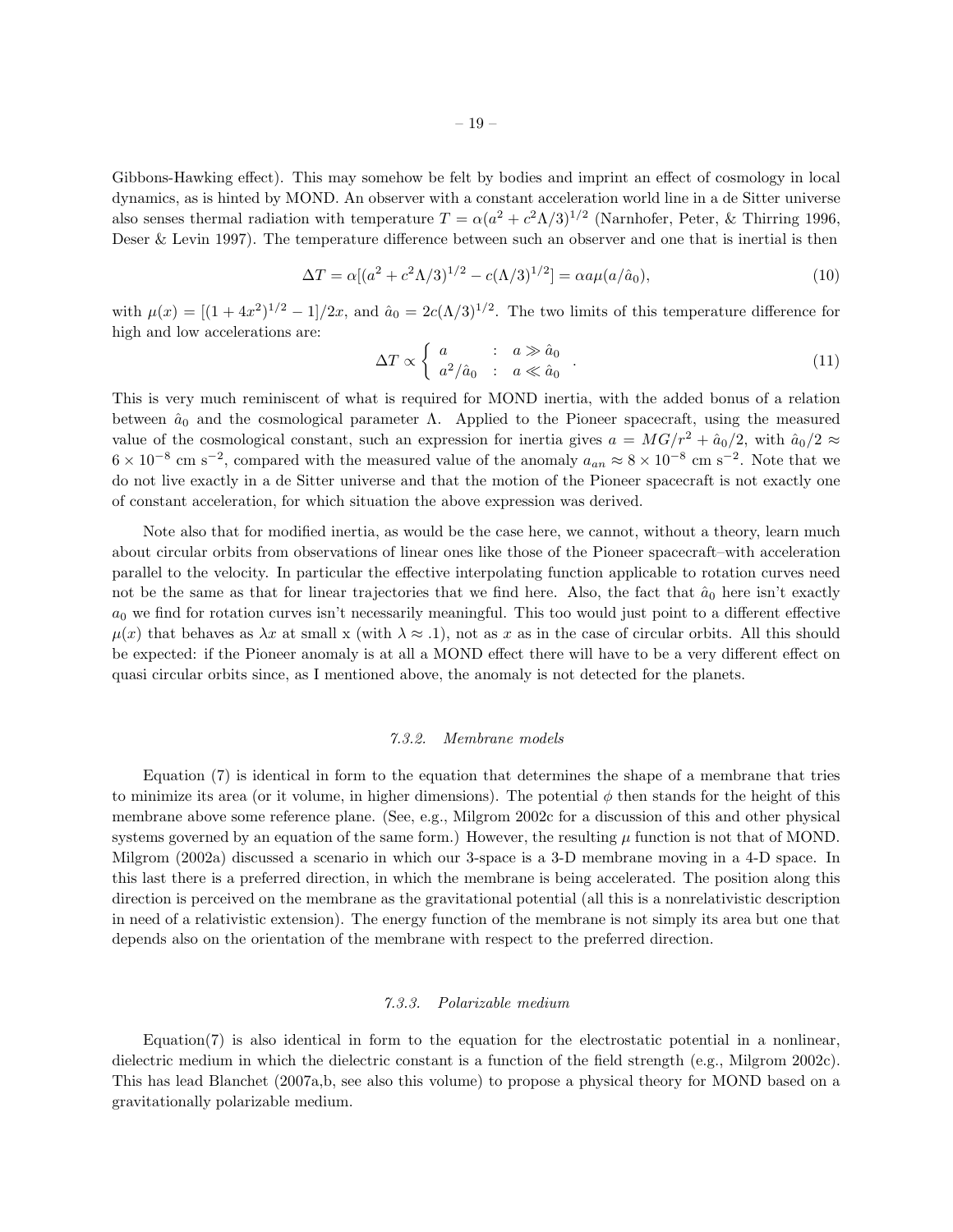## 8. Significance for DM

It is sometimes claimed by DM advocates that the successes of MOND will one day be understood in terms of DM, meaning that MOND somehow summarize how DM acts. This cries for undeceiving: Can the myriad observations on the distribution of "DM" be all gotten from the baryon distribution alone through a very simple formula involving one universal parameter? Can the ubiquitous appearance of the constant  $a_0$ in seemingly independent galactic phenomena emerge somehow from the DM paradigm?

The nature and origin of mass discrepancies in galactic systems differ greatly in MOND and in the Newtonian-dynamics-plus-DM paradigms. In MOND, these discrepancies are not real, they are artifacts of adhering to Newtonian dynamics instead of MOND. As a result, MOND predicts them uniquely from the presently observed (baryonic) mass distribution. As we saw, the pattern of these discrepancies is predicted, and is observed, to follow a large number of well defined relations. For MOND to be some summarizing DM formula we will have to conclude that the distribution of baryons fully determines that of the DM. However, in the DM paradigm the expected distributions of the two components are strongly dependent on details of the particular history of a system: The two types of matter are very different: baryons are dissipative and strongly interacting with photons and magnetic fields; CDM supposedly is neither. Along the haphazard history of a galactic system they are then subject to different influences. The formation process and the ensuing unknown and unknowable history of mergers, cannibalism, gas accretion, ejection of baryons by supernovae and ram pressure, energy loss by dissipation, interaction with magnetic fields, etc., all affect baryons and DM differently. These processes are expected to produce haphazard relative amounts and distributions of the two components in the system. The fact that baryons and DM are well separated today, and that baryons form discs while CDM does not are obvious results of such differentiation. Another strong and direct evidence comes from the recent realization that the ratio of baryons to required DM in present day galaxies is smaller by an order of magnitude, typically, than the cosmic value, with which protogalaxies presumably started their life . This evidence comes, for example, from probing large galactic radii with weak lensing ; e.g. by Kleinheinrich et al. (2004), Mandelbaum et al. (2005), and by Parker et al. (2007) (see also McGaugh 2007 for evidence based on small radius data with CDM modeling). This means that in the DM paradigm, galaxies should have somehow lost most of their baryons (∼ 90%) during their history. Even for galaxy clusters there is now some tentative evidence that the observed baryon fraction is a few tens of percents smaller than the cosmic value (Afshordi et al. 2007 and references therein).

Another poignant example of the large variety of baryon vs. DM properties expected in the DM paradigm is brought into focus by the recent observation of large mass discrepancies in three tidal debris dwarf galaxies (Bournaud et al. 2007). This case is doubly interesting because it is also one where CDM and MOND predictions differ greatly. In light of the specific formation scenario of such dwarfs, CDM predicts very small amount of DM in them (see discussion of Bournaud et al.). This is in contrast with what is expected in primordial dwarfs for which large DM to baryon fractions are predicted. Since both types of dwarfs are low acceleration systems, MOND predict large mass discrepancies in both. The dwarfs analyzed by Bournaud et al. (2007) do show substantial mass discrepancies as predicted by MOND as shown in Fig. 8 (Milgrom 2007, Gentile et al. 2007b), and contrary to what CDM predicts.

In a DM interpretation of MOND one will then conclude that the haphazard and small amount of leftover baryons in galaxies determine so many of the properties of the dominant DM halo, with such accuracy as evidenced by MOND. I deem it highly inconceivable that DM will ever reproduce the predictions of MOND and the relations it predicts for individual systems. Achieving this within the complex scenario of galaxy formation would be akin to predicting the detailed properties of a planetary system–planet masses, radii,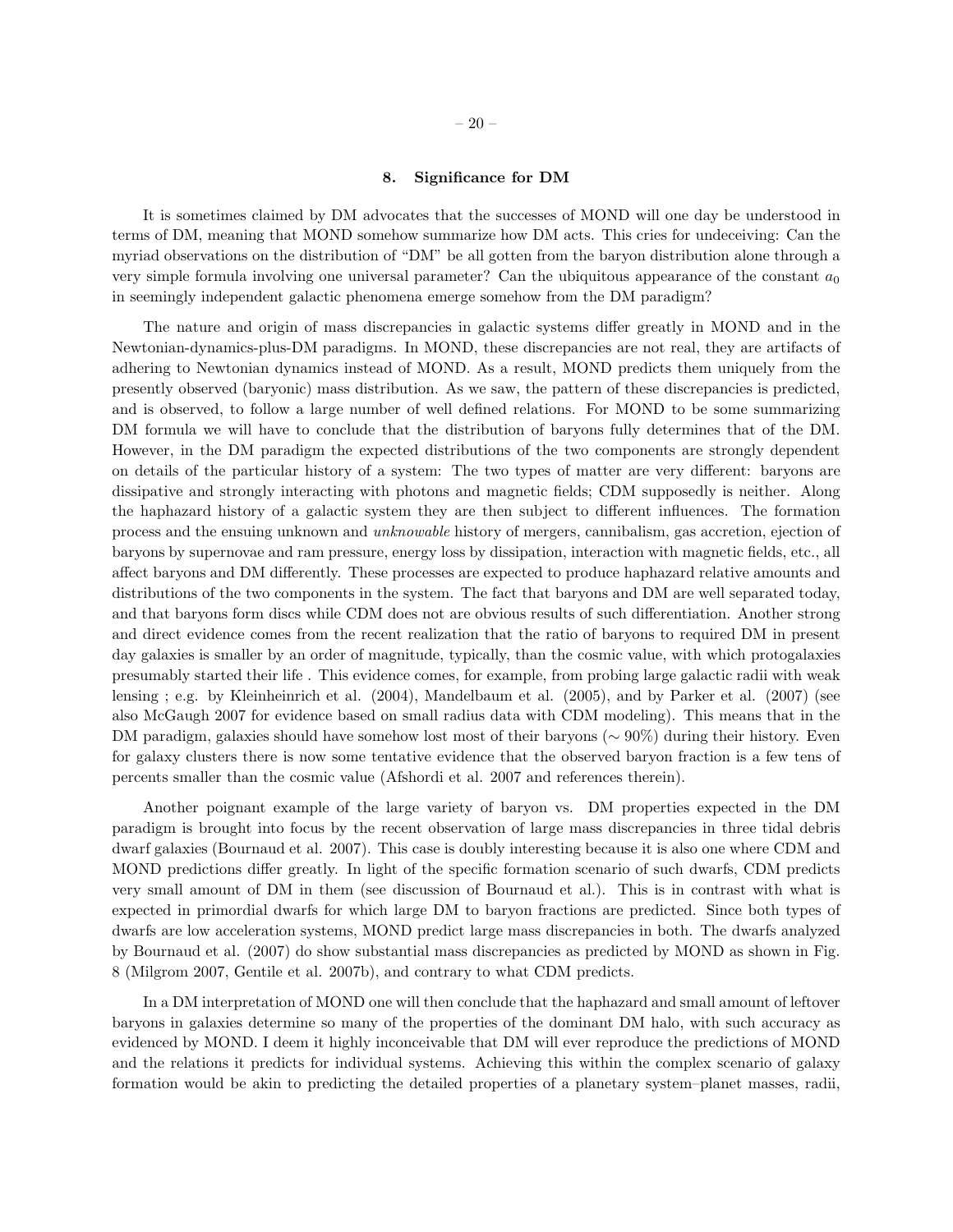

Fig. 8.— The rotation curves for the three debris dwarfs from Bournaud et al. (2007): NGC 5291N (left),  $5291S$  (center), and  $5291SW$  (right). The measured velocities, for the nominal inclination of  $45^o$ , are marked by stars and are shown with their error bars. The calculated Newtonian velocities are marked by inverted triangles. The predicted MOND velocities are marked by squares. Also shown, for NGC 5291N only, the measured velocities for an assumed inclination of  $i = 55^{\circ}$  (diamonds); from Milgrom (2007).

and orbits–from knowledge of only the present day central star. When we find a tight relation between system properties in astronomy–such as the zero-age main sequence for non-rotating, nonmagnetic stars of a given composition–it results inescapably from laws of physics. We cannot conceive of an incipient star (non-rotating, non-magnetic, etc.) that does not sit on the main sequence; we cannot conceive of a galaxy in MOND that does not satisfy the MOND laws; but we can easily conceive of such a galaxy in the Newtonian dynamics plus DM paradigm.

Indeed, to my knowledge none of the MOND predictions listed in section 2 has been shown to follow in the DM paradigm. (I discount the attempt by Kaplinghat and Turner 2002 to explain prediction 3, for the reasons I gave in Milgrom 2002b.)

For example, it is being claimed that LCDM predicts a Tully-Fisher relation not unlike what is observed. This, however, is not really true. What LCDM predicts is a relation between the total halo mass and its maximum circular-orbit velocity. In earlier times it could be assumed with impunity that the ratio of total baryons to total DM mass in galaxies is universal (and equal to the cosmological value). This would have given a relation between the baryon mass and the rotational velocity for the halo. However, the assumption of a universal baryon fraction is now known not to follow in the CDM picture, and, as we saw, this fraction is typically much smaller than the putative cosmological value. Not only isn't the general correlation predicted, but the processes that caused only a small fraction of the original baryons to show up in present day galaxies are likely to have produced large scattering in this ratio, and hence in the predicted baryon-mass-velocity relation, unlike what is observed. (Simulations that include baryons are very ad hoc, and introduce many assumptions by hand. Clearly, true simulations of baryon behavior in this context are far beyond the offing.)

Regarding the ability of DM models to fit rotation curves of disc galaxies: Apart from the well known lingering problem of fitting the inner parts of galactic rotation curves (the "cusp problem"), halos predicted by LCDM (with, e.g., NFW profiles) can, by and large, fit the observed curves, but only if one leaves free their mass and size parameters. Such fits then involve three parameters: the stellar mass-to-light ratio (the only parameter used in MOND fits) plus the two structural parameters for the halo, which afford great freedom in reconstructing rotation curves. However, in LCDM simulations the two structural parameters are not free, but come out strongly correlated. If one actually uses the halo profiles predicted by LCDM, with that correlation enforced, the rotation curve fits are bad, even though they still have the freedom of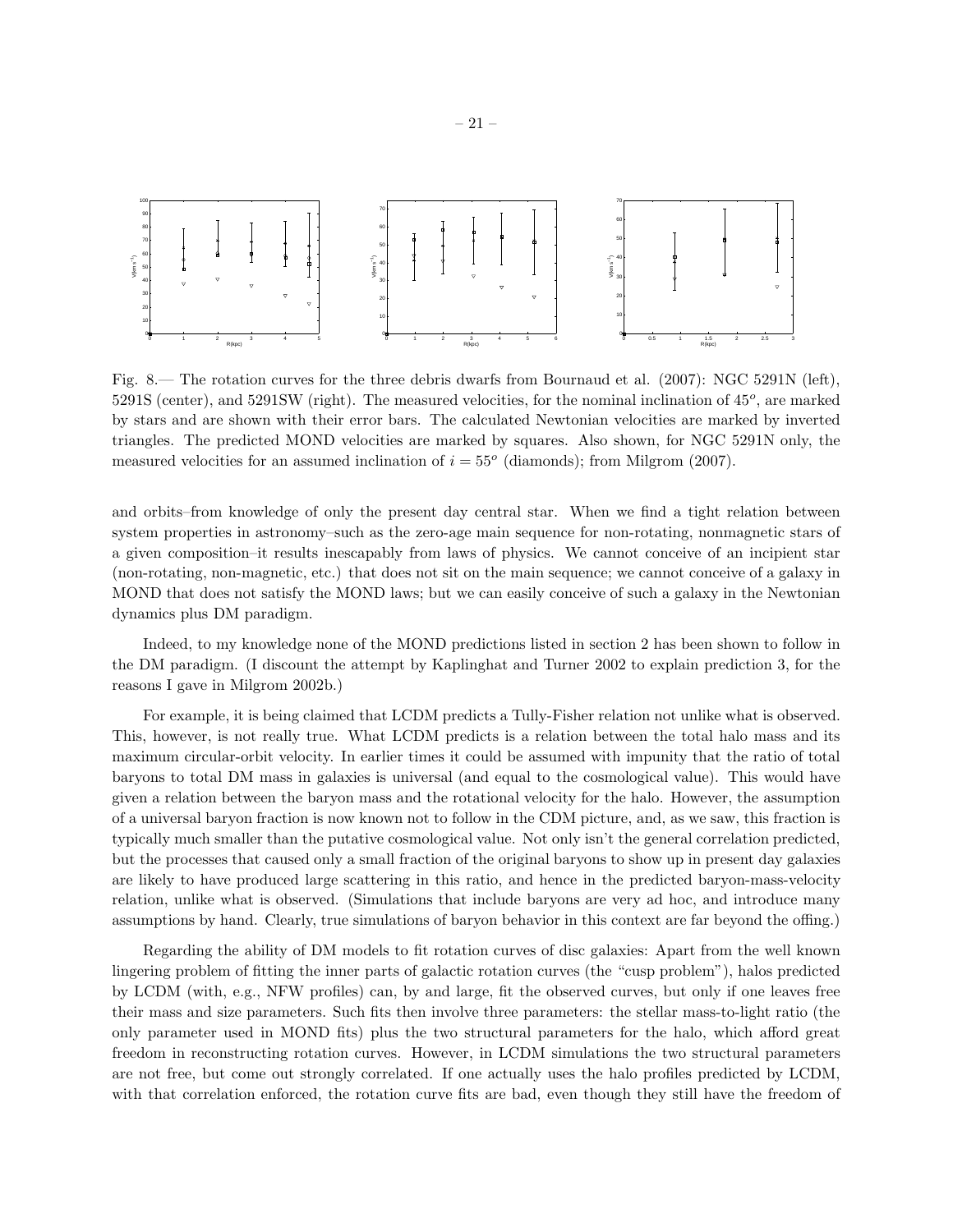an additional halo parameter vis-a-vis MOND (e.g., McGaugh et al. 2007, Gentile Tonini & Salucci 2007, Gentile et al. 2007a).

Dark matter advocates themselves invoke "baryon-less" galaxies when they want to explain the "missing satellite" problem for CDM. But this would then contradict the existence of strict relations between baryons and DM, which they would have to invoke to explain MOND predictions within the DM paradigm. The blanket is too short to cover both ends.

To recapitulate, the confirmations of the MOND predictions–e.g., those listed in section 2 and those concerning the full rotation curves–argue against the Newtonian-dynamics-plus-DM paradigm in two ways. First, since they supports MOND as a competing paradigm. Second, because in themselves, and without reference to MOND, these regularities point to a strong baryon-DM connection in which Baryons determine completely the distribution of DM in a many well defined and independent ways, and object by object. This would clearly fly in the face of the expectations from DM in which the relation between baryons and DM is haphazard and strongly dependent on the history of each object.

#### Acknowledgements

I thank Jacob Bekenstein and Bob Sanders for helpful comments on the manuscript and, even more, for the many exchanges of ideas on MOND we have all had over the years. This research was supported by a center of excellence grant from the Israel Science Foundation

#### REFERENCES

- Afshordi, N., Lin, Y.T., Nagai, D., & Sanderson, A.J.R., 2007, MNRAS, 378, 293
- Angus, G.W., Shan, HY., Zhao HS., & Famaey, B. 2007, ApJ, 654, L13
- Angus, G.W., Famaey, B., & Buote, B.A., 2007, arXiv:0709.0108
- Angus, G.W. & McGaugh, S.S. 2007, arXiv:0704.0381
- Aguirre, A., Schaye, J., & Quataert, E., 2001, ApJ, 561, 550
- Barnes, E.I., Kosowsky, A., & Sellwood, J.A. 2007 AJ, in press
- Begeman, K. G., Broeils, A. H., & Sanders, R. H. 1991, MNRAS, 249, 523
- Begum, A. & Chengalur, J. 2004, AA, 413, 525
- Bekenstein, J.D. 2004, Phys. Rev. D, 70, 083509
- Bekenstein, J. 2006, Contemp. Phys., 47, 387
- Bekenstein, J. & Magueijo, J. 2006, Phys. Rev. D, 73, 103513
- Bekenstein, J. & Milgrom, M. 1984, ApJ, 286, 7
- Blanchet, L. 2007a, Class. Quantum Grav., 24, 3529
- Blanchet, L. 2007b, Class. Quantum Grav., 24, 3541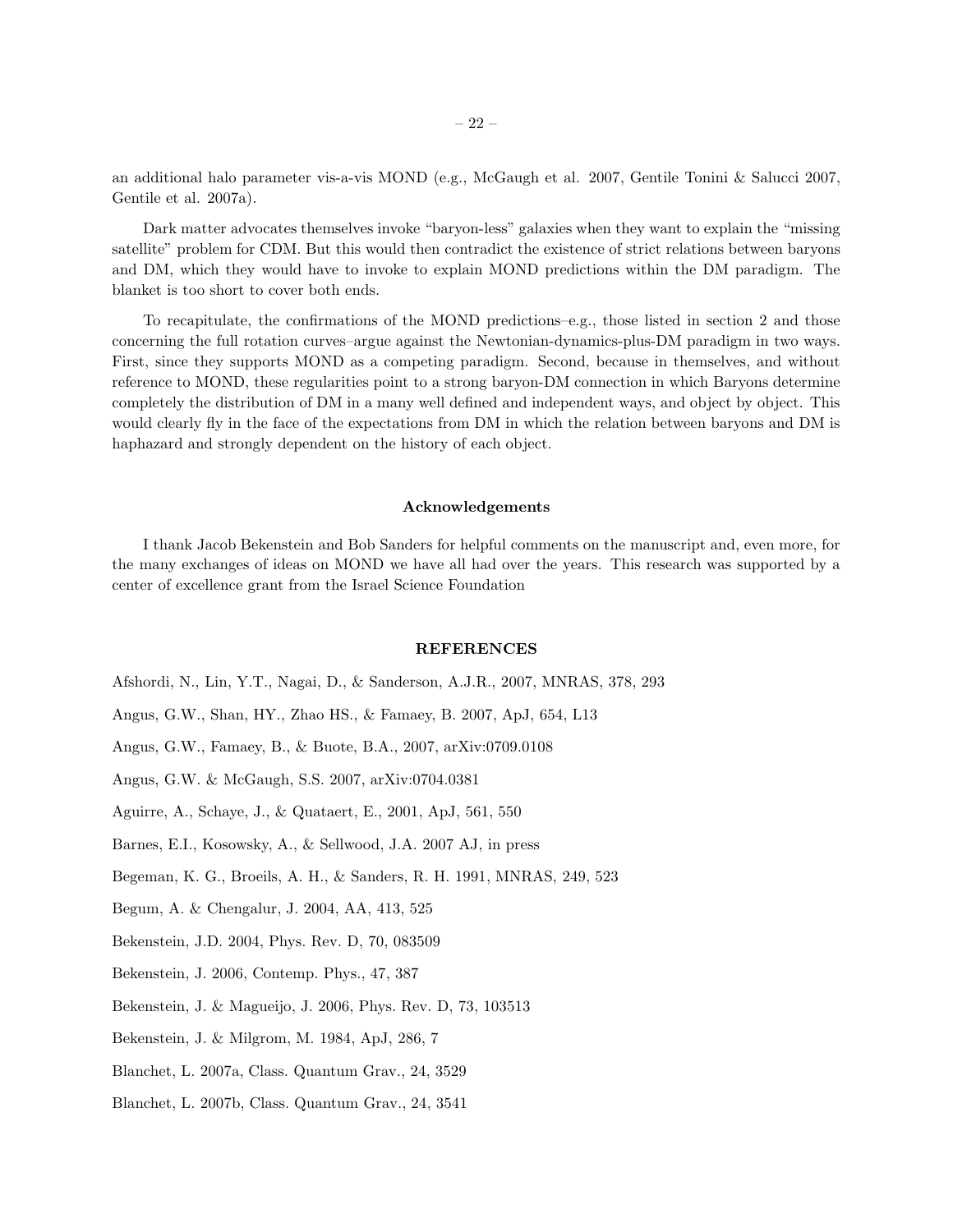- Ciotti, L. & Binney, J. 2004, MNRAS, 351, 285
- de Blok, W.J.G. & McGaugh, S.S. 1998, ApJ, 508, 132
- Bottema, R., Pesta˜na, J. L. G., Rothberg, B., & Sanders, R. H. 2002, AA, 393, 453
- Bournaud, F., Duc, P.-A., Brinks,E., Boquien, M., Amram, M., Lisenfeld, U., Koribalski, B.S., Walter, F., & Charmandaris, V. 2007, Science, 316, 1093
- Brada, R. & Milgrom, M. 1999a ApJ, 512, L17
- Brada, R. & Milgrom, M. 1999b ApJ, 519, 590
- Brada, R. & Milgrom, M. 2000a ApJ, 541, 556
- Brada, R. & Milgrom, M. 2000b ApJ, 531, L21
- Broeils, A. H. 1992, AA, 256, 19
- Bruneton, J.P. & Esposito-Farese, G. 2007, arXiv:0705.4043
- Clowe, D., Bradac, M., Gonzalez, A.H., Markevitch, M., Randall, S.W., Jones, C., & Zaritsky, D. 2006, ApJ, 648, L109
- Corbelli, E. & Salucci, P. 2007 MNRAS, 374, 1051
- Deser, S. & Levin, O. 1997, Class. Quant. Grav., 14, L163
- Dodelson, S. & Liguori, M. 2006, Phys. Rev. Lett., 97, 231301
- Famaey, B. & Binney, J. 2005, MNRAS, 363, 603
- Famaey, B., Bruneton, J.-P., & Zhao, H.S. 2007, MNRAS, 377, L79
- Famaey, B., Angus, G.W., Gentile, G., & Zhao, H.S. 2007, AA, submitted, arXiv:0706.1279
- Fukugita, M. & Peebles, P. J.E., 2004, ApJ, 616, 643
- Gentile, G., Salucci, P., Klein, U., Vergani, D., & Kalberla, P. 2004, MNRAS, 351, 903
- Gentile, G., Tonini, C., & Salucci, P. 2007, AA, 467, 925
- Gentile, G., Salucci, P., Klein, U., & Granato, G.L. 2007a, MNRAS, 375, 199
- Gentile, G., Famaey, B., Combes, F., Kroupa, P., Zhao, H.S., & Tiret, O. 2007b, AA, 472, L25
- Genzel, R., et al. 2006, Nature, 442, 786
- Gerbal, D., Durret, F., Lachieze-Rey, M., & Lima-Neto, G., 1992, AA, 262, 395
- Ignatiev, A.Yu. 2007, Phys. Rev. Lett., 98, 101101
- Iorio, L. 2007, arXiv:0711.2791
- Jee, M.J., Ford, H.C., Illingworth, G.D., White, R.L., Broadhurst, T.J., Coe, D.A., Meurer, G.R., Van Der Wel, A., Benitez, N., Blakeslee, J.P. Bouwens, R.J., Bradley, L.D., Demarco, R., Homeier, N.L., Martel, A.R., & Mei, S. 2007, ApJ, 661, 728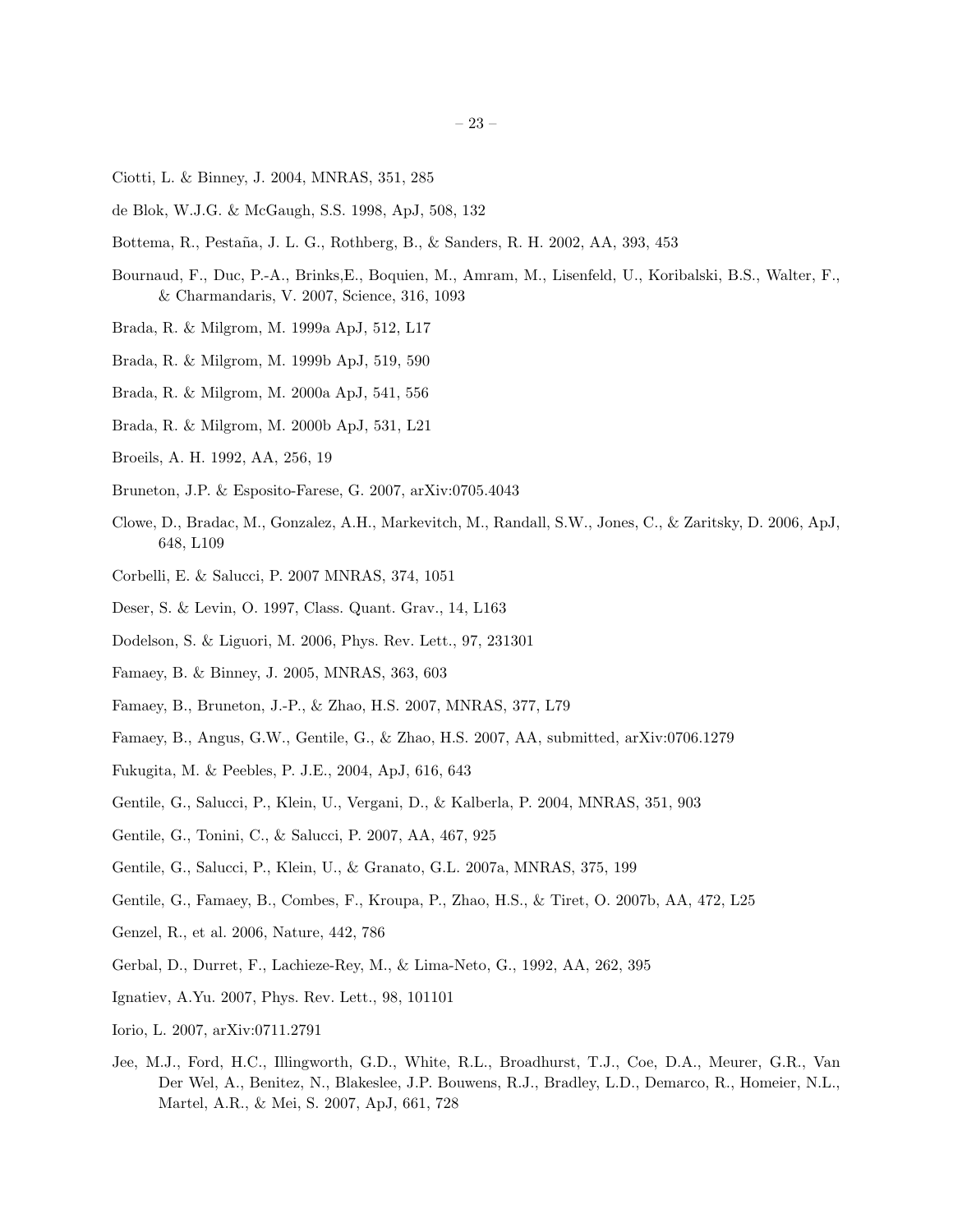- Kalberla, P.M.W., Dedes, L., Kerp, J., & Haud, U. 2007, AA, 469, 511
- Kaplinghat, M., & Turner, M.S. 2002, ApJ, 569, L19
- Kent, S.M. 1987, AJ, 93, 816
- Kleinheinrich, M., Schneider, P., Rix, H. -W., Erben, T., Wolf, C., Schirmer, M., Meisenheimer, K., Borch, A., Dye, S., Kovacs, Z. & Wisotzki, L. 2004, arXiv:astro-ph/0412615
- Lake, G. 1989, ApJ, 345, L17
- Mahdavi, A., Hoekstra, H., Babul, A., Balam, D., & Capak, P., 2007, ApJ, 668, 806
- Mandelbaum, R., Seljak, U., Kauffmann, G., Hirata, C.M., & Brinkmann, J. 2005, arXiv:astro-ph/0511164
- McGaugh, S.S., 2005a, ApJ, 632, 859
- McGaugh, S.S., 2005b, Proceedings of the XXIst IAP Colloquium "Mass Profiles and Shapes of Cosmological Structures", Eds. G. Mamon, F. Combes, C. Deffayet, B. Fort, EDP Sciences; arXiv:astro-ph/0510620.
- McGaugh, S.S. 2006, astro-ph/0606351
- McGaugh, S.S., 2007, IAU Symposium 244: Dark Galaxies and Lost Baryons, Ed. J. Davies , arXiv:0707.3795
- McGaugh, S.S., Schombert, J.M., Bothun, G.D., & de Blok, W.J.G. 2000, ApJ, 533, L99
- McGaugh, S.S., de Blok, W.J.G., Schombert, J.M., Kuzio de Naray, R., & Kim, J.H. 2007, ApJ, 659, 149
- Milgrom, M. 1983a, ApJ, 270, 365
- Milgrom, M. 1983b, ApJ, 270, 371
- Milgrom, M. 1983c, ApJ, 270, 384
- Milgrom, M. 1984, ApJ, 287, 571
- Milgrom, M. 1986a, ApJ, 302, 617
- Milgrom, M. 1986b, ApJ, 306, 9
- Milgrom, M. 1988, ApJ, 333, 689
- Milgrom, M. 1989a, ApJ, 338, 121
- Milgrom, M. 1989b, Comm. Astrophys., 13 (4), 215
- Milgrom, M. 1991, ApJ, 367, 490
- Milgrom, M. 1994a, Ann. Phys., 229, 384
- Milgrom, M. 1994b, ApJ, 429, 540
- Milgrom, M. 1997, Phys. Rev. E, 56, 1148
- Milgrom, M. 1999, Phys.Lett. A, 253, 273
- Milgrom, M. 2001, MNRAS, 326, 1261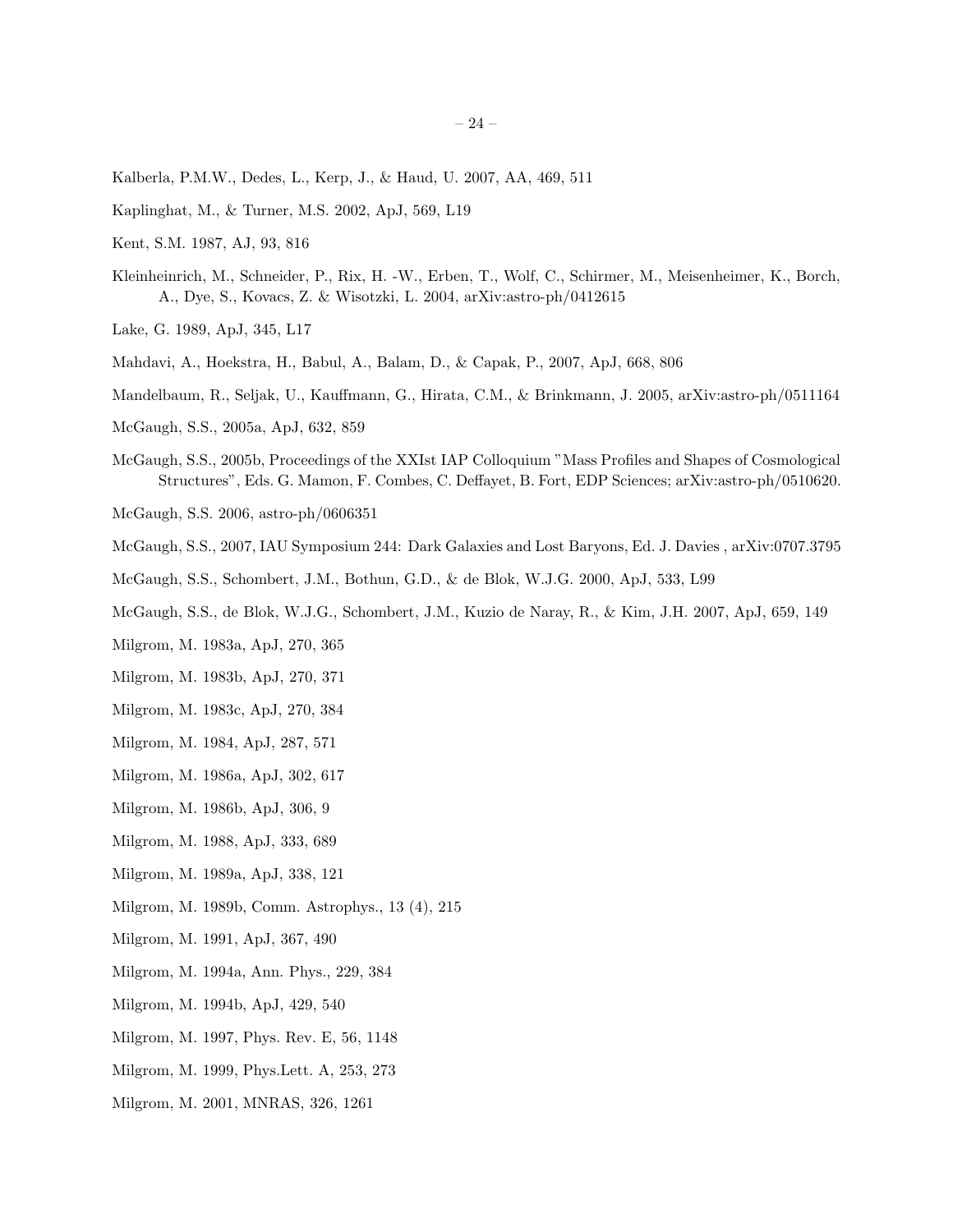- Milgrom, M. 2002a, New Astron. Rev., 46, 741
- Milgrom, M. 2002b, ApJ, 571, L81
- Milgrom, M. 2002c, J. Phys. A, 35, 1437
- Milgrom, M. 2005, Proceedings of the XXIst IAP Colloquium "Mass Profiles and Shapes of Cosmological Structures", Eds. G. Mamon, F. Combes, C. Deffayet, B. Fort, EDP Sciences, arXiv:astro-ph/0510117
- Milgrom, M. 2007, ApJ, 667, L45
- Milgrom, M. 2008a, in "Jean-Pierre Lasota, X-ray binaries, accretion disks, and compact stars" Abramowicz, M. Ed., New Astron. Rev., in press
- Milgrom, M. 2008b, in preparation
- Milgrom, M. & Braun, E. 1988, ApJ, 334, 130
- Milgrom, M. & Sanders, R.H., 2005, MNRAS, 357, 45
- Milgrom, M. & Sanders, R.H. 2007, ApJ, 658, L17
- Milgrom, M. & Sanders, R.H. 2008, ApJ, in press, arXiv:0709.2561
- Moriondo, G., Giovanardi, C., & Hunt, L.K. 1998, AA, 339, 409
- Morishima, T. & Saio, H. 1995, ApJ, 450, 70
- Mortlock, D.J. & Turner, E.L. 2001, MNRAS, 327, 557
- Narnhofer, H., Peter, I., & Thirring, W. 1996, Int. J. Mod. Phys. B, 10, 1507
- Nieto, M.M. & Anderson, J.D. 2007, Contemp. Phys., 48, 41
- Nipoti, C. Londrillo, P., & Ciotti, L. 2007a, MNRAS, 381, L104
- Nipoti, C. Londrillo, P., & Ciotti, L. 2007b, ApJ, 660, 256
- Parker, L.C., Hoekstra, H., Hudson, J.M., Van Waerbeke, L., & Mellier, Y. 2007, ApJ, 669, 21
- Pointecouteau, E., & Silk, J. 2005, MNRAS,, 364, 654
- Sánchez-Salcedo, F.J., Saha, K., & Narayan, C.A. 2007, arXiv:0712.0816
- Sanders, R. H. 1994, AA, 284, L31
- Sanders, R. H. 1996, ApJ, 473, 117
- Sanders, R. H. 1997, ApJ, 480, 492
- Sanders, R. H. 1998, MNRAS, 296, 1009
- Sanders, R. H. 1999, ApJ, 512, L23
- Sanders, R. H. 2000, MNRAS, 313, 767
- Sanders, R. H. 2001, ApJ, 560, 1